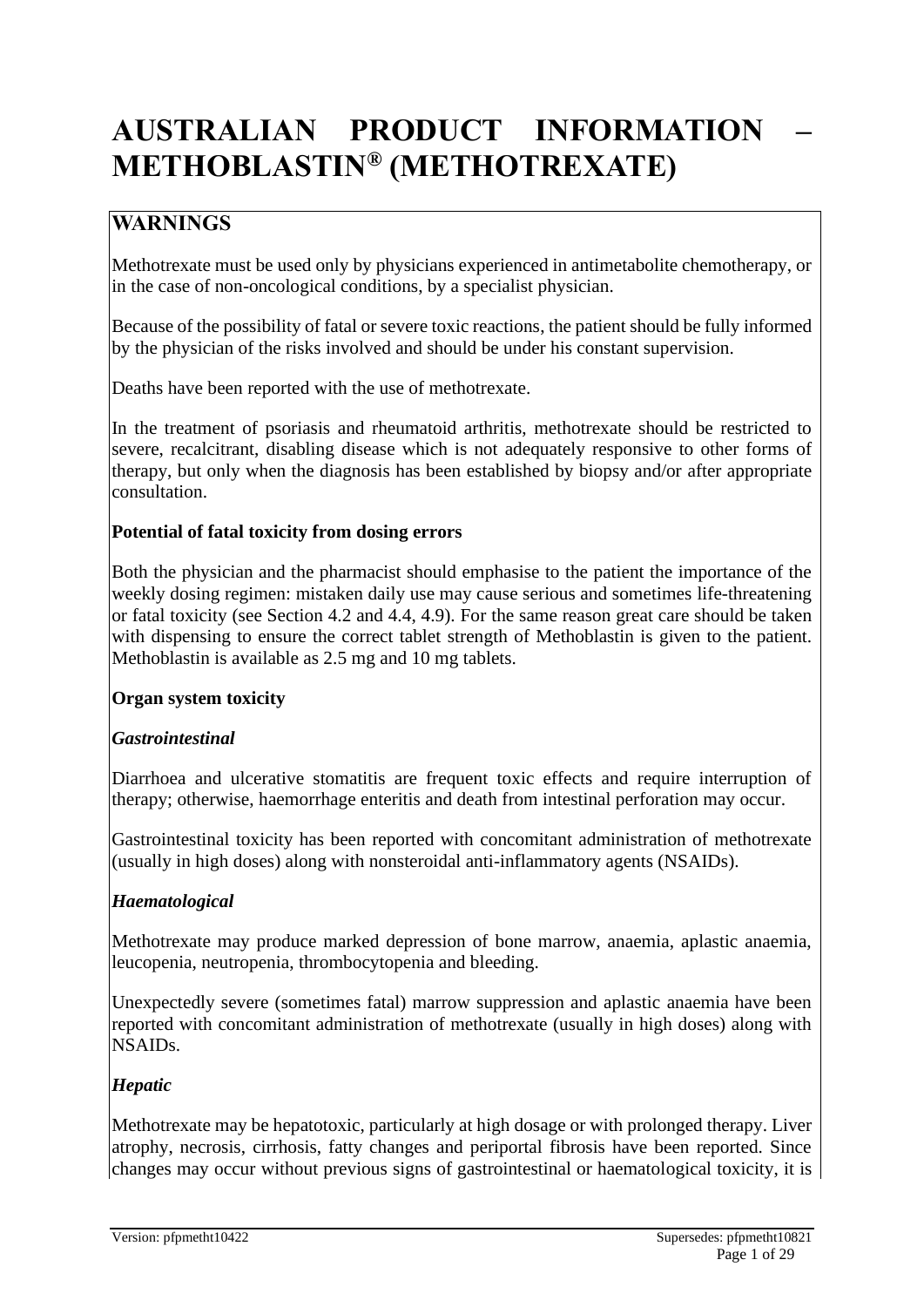imperative that hepatic function be determined prior to initiation of treatment and monitored regularly throughout therapy. Special caution is indicated in the presence of pre-existing liver damage or impaired hepatic function. Concomitant use of other drugs with hepatotoxic potential (including alcohol) should be avoided.

# *Musculoskeletal*

Methotrexate given concomitantly with radiotherapy may increase the risk of soft tissue necrosis and osteonecrosis.

*Infection or Immunologic States* Potentially fatal opportunistic infections, especially *Pneumocystis jirovecii* pneumonia, may occur with methotrexate therapy.

# *Immunisation*

Vaccination with a live vaccine in patients receiving chemotherapeutic agents may result in severe and fatal infections

# *Pulmonary*

Methotrexate-induced lung disease including acute or chronic interstitial pneumonitis and pleural effusion is a potentially dangerous lesion, which may occur acutely at any time during therapy and which has been reported at low doses. It is not always fully reversible and fatalities have been reported. Pulmonary symptoms (especially a dry, non-productive cough) may require interruption of treatment and careful investigation. Pulmonary lesions can occur at all dosages. Infections (including pneumonia) needs to be excluded. Patients should be closely monitored for pulmonary symptoms.

# *Renal*

Impaired renal function is usually a contraindication.

# **Malignant lymphomas**

Malignant lymphomas, which may regress following withdrawal of methotrexate, may occur in patients receiving low-dose methotrexate and, thus, may not require cytotoxic treatment. Discontinue methotrexate first and, if the lymphoma does not regress, appropriate treatment should be instituted.

**Fetal toxicity** 

**Use in Pregnancy**

Pregnancy category D

Methotrexate has caused fetal death and/or congenital abnormalities. Therefore, it is not recommended in women of childbearing potential unless there is appropriate medical evidence that the benefits can be expected to outweigh the considered risks. Pregnant psoriatic and rheumatoid arthritis patients should not receive methotrexate. Women of childbearing potential should not be started on methotrexate until pregnancy is excluded and should be fully counselled on the serious risk to the fetus should they become pregnant while undergoing treatment.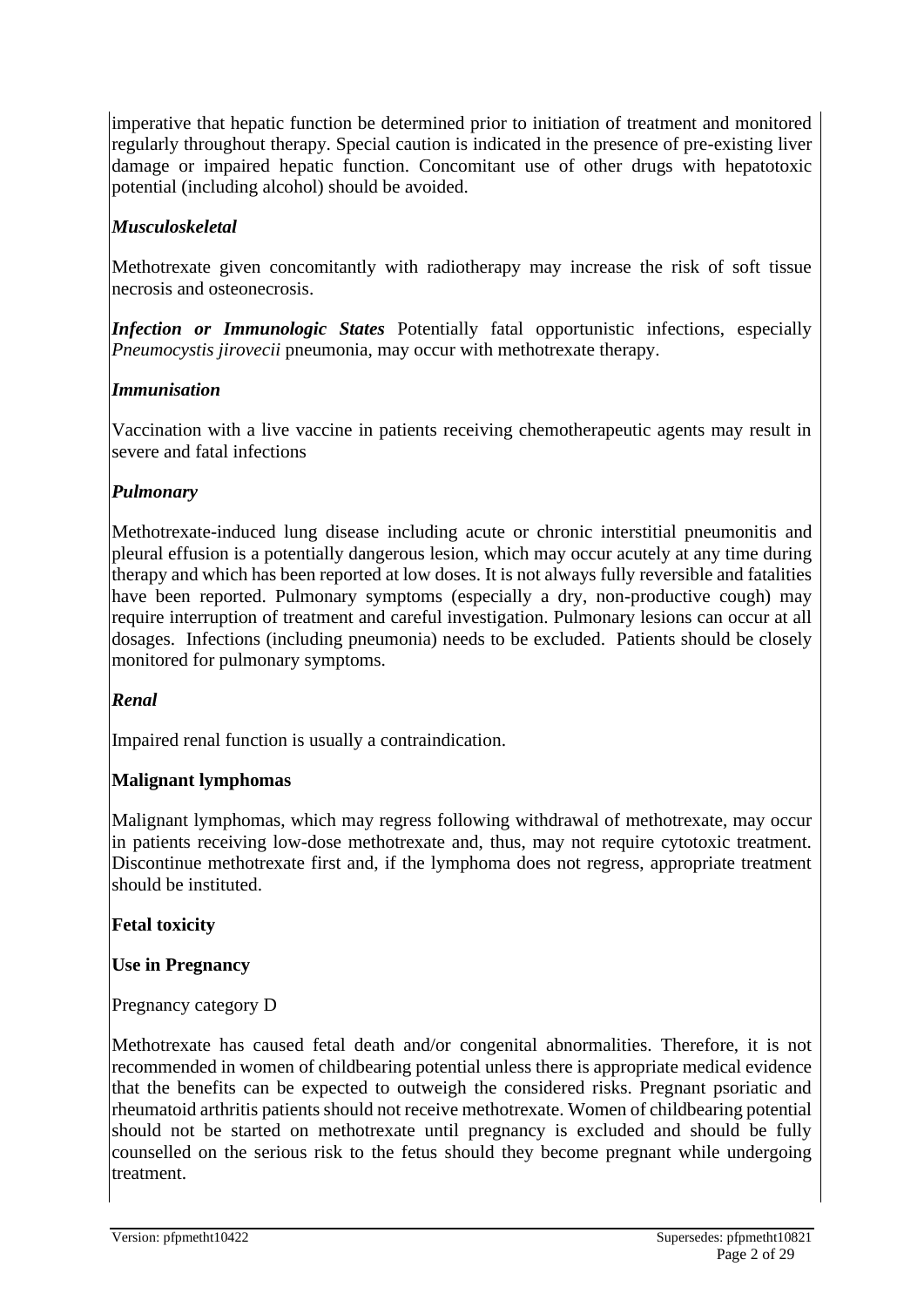# **Use in lactation**

Women should be advised not to breastfeed while being treated with methotrexate.

# **Use in children**

Aside from its established use in cancer chemotherapy; the safety and efficacy of using methotrexate in children has not been fully elucidated.

# **1. NAME OF THE MEDICINE**

Methotrexate.

# **2. QUALITATIVE AND QUANTITATIVE COMPOSITION**

Each Methoblastin 2.5 mg tablet contains 2.5 mg of methotrexate.

Each Methoblastin 10 mg tablet contains 10 mg of methotrexate.

Methotrexate is a yellow or orange crystalline powder.

### **Excipient(s) with known effect**

Methoblastin 2.5 mg tablets and 10 mg tablets contain 42 mg and 38.5 mg of lactose monohydrate, respectively.

For the full list of excipients, see Section 6.1 List of excipients.

# **3. PHARMACEUTICAL FORM**

Uncoated tablets.

Methoblastin 2.5 mg tablets are yellow, round, biconvex, engraved M 2.5 on one side and blank on the other.

Methoblastin 10 mg tablets are yellow, capsule shaped, engraved M 10 on the same side as the score line.

# **4. CLINICAL PARTICULARS**

# **4.1 Therapeutic indications**

# **Antineoplastic chemotherapy**

Treatment of breast cancer, gestational choriocarcinoma and in patients with chorioadenoma destruens and hydatidiform mole. Palliation of acute and subacute lymphocytic leukaemia. Greatest effect has been observed in palliation of acute lymphoblastic (stem cell) leukaemias. In combination with corticosteroids, methotrexate may be used for induction of remission. The drug is now most commonly used for the maintenance of induced remissions. Methoblastin is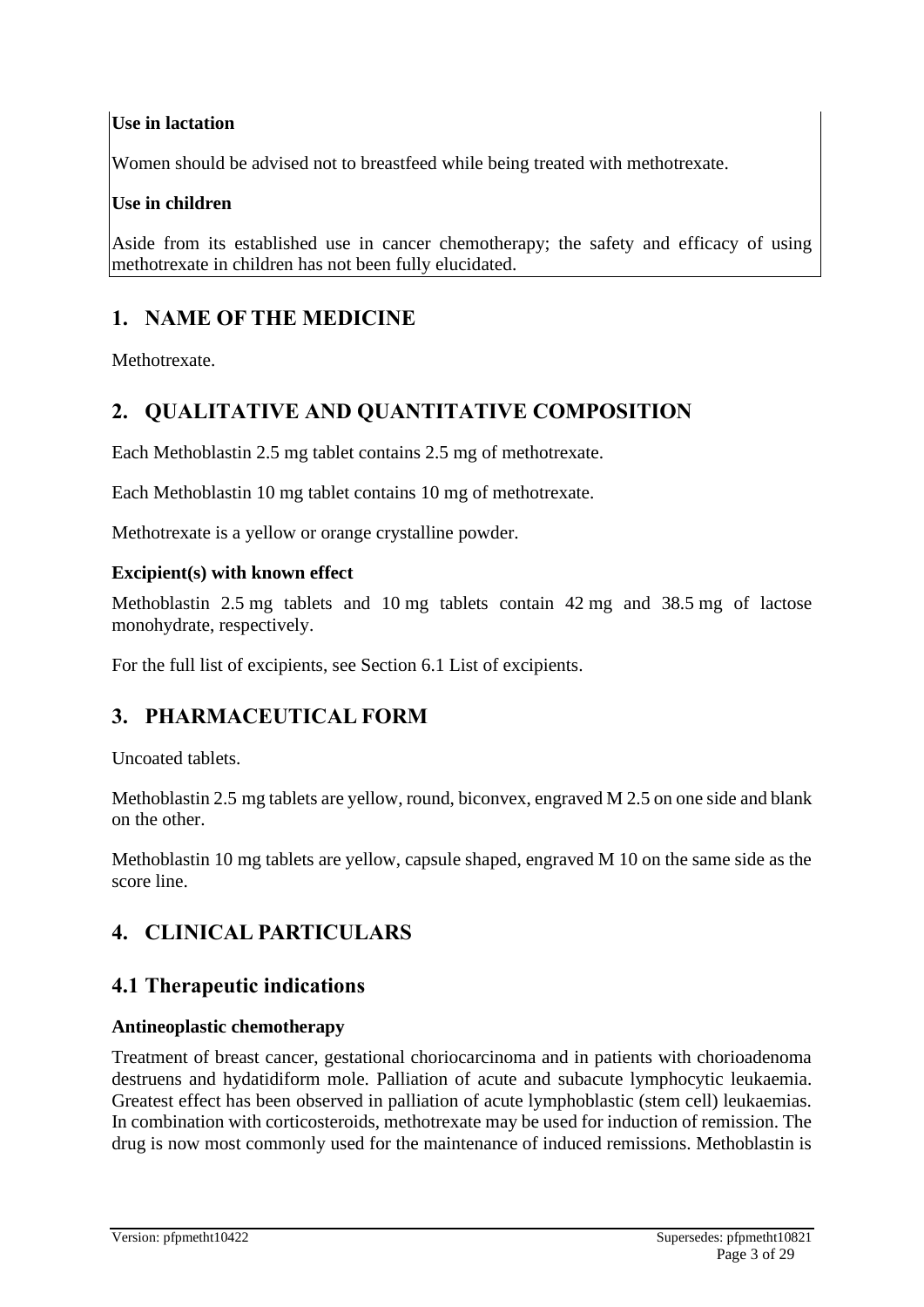also effective in the treatment of the advanced stages (III and IV, Peters Staging System) of lymphosarcoma, particularly in children and in advanced cases of mycosis fungoides.

#### **Psoriasis chemotherapy**

(See WARNINGS box and Section 4.4)

Because of the high risk attending to its use, Methoblastin is only indicated in the symptomatic control of severe, recalcitrant, disabling psoriasis which is not adequately responsive to other forms of therapy, but only when the diagnosis has been established, as by biopsy and / or after dermatologic consultations.

#### **Rheumatoid Arthritis Chemotherapy**

(See WARNINGS box and Section 4.4)

Management of severe, recalcitrant, active rheumatoid arthritis in adults not responding to or intolerant of an adequate trial of NSAIDs and one or more disease modifying drugs. Aspirin, NSAIDs and/or low dose steroids may be continued, although the possibility of increased toxicity with concomitant use of NSAIDs including salicylate has not been fully explored (see Section 4.4, and 4.5).

Steroids may be reduced gradually in patients who respond to methotrexate.

Combined use of methotrexate with gold, penicillamine, hydroxychloroquine, sulfasalazine or cytotoxic agents has not been studied and may increase the incidence of adverse effects. Rest and physiotherapy as indicated should be continued.

# **4.2 Dose and method of administration**

#### **Dosage**

Methotrexate should only be prescribed by physicians with expertise in the use of methotrexate and a full understanding of the risks of methotrexate therapy.

The prescriber should ensure that patients or their carers will be able to comply with the once weekly regimen.

Important warning about the dosage of Methotrexate

In the treatment of psoriasis and rheumatoid arthritis, Methotrexate must only be used once a week. Dosage errors in the use of Methotrexate can result in serious adverse reactions, including death. Please read this section of the Product Information very carefully.

Prescribers should advise the patient of the dosing regimen for their awareness and obtain at least a verbal indication from the patient that they have understood the dosing regimen.

Pharmacists should clearly indicate the dosing regimen on the dispensing label at the point of dispensing and obtain at least a verbal indication from the patient that they have understood the dosing regimen.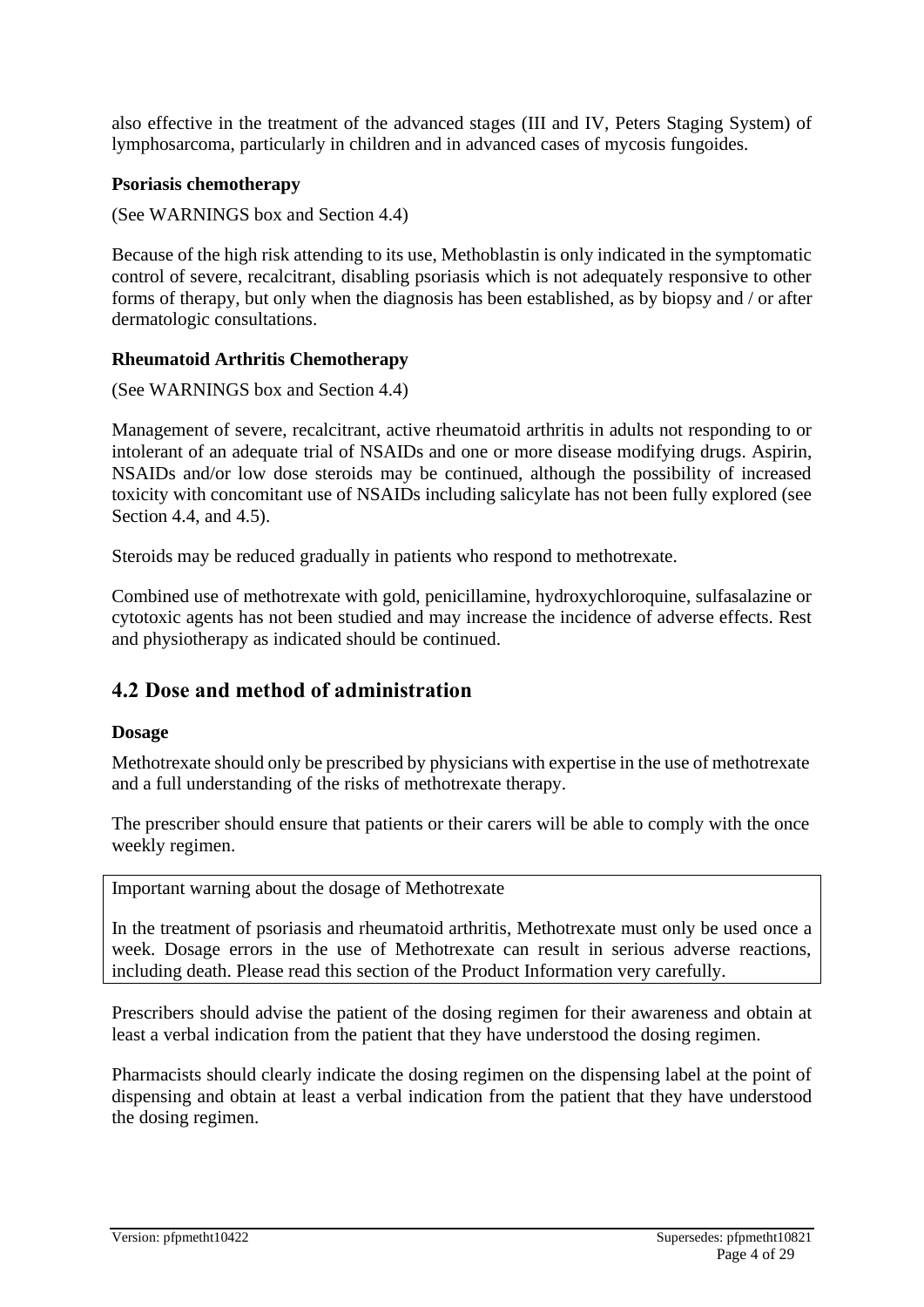### **Antineoplastic chemotherapy**

Oral administration in tablet form is often preferred since absorption is rapid and effective serum levels are obtained.

For conversion of mg/kg bodyweight to mg/m<sup>2</sup> of body surface area or the reverse, a ratio of 1:30 is given as a guideline. The conversion factor varies between 1:20 and 1:40 depending on age and body build.

### **Breast carcinoma**

Prolonged cyclic combination chemotherapy with cyclophosphamide, methotrexate and fluorouracil has given good results when used as adjuvant treatment to radical mastectomy in primary breast cancer with positive axillary lymph nodes.

### **Choriocarcinoma and similar trophoblastic diseases**

The recommended dose is 15-30 mg daily for a five day course. Such courses are usually repeated three to five times as required with a rest period of one or more weeks interposed between courses, until any manifesting toxic symptoms subside.

The effectiveness of therapy is ordinarily evaluated by 24 hour quantitative analysis of urinary chorionic gonadotrophin hormone ( $\beta$ HCG), which should return to normal or less than 50 units/24 hour usually after the  $3<sup>rd</sup>$  or 4th course and usually followed by a complete resolution of measurable lesions in 4 to 6 weeks.

One to two courses of methotrexate after normalisation of  $\beta HCG$  is usually recommended. Before each course of the drug, careful clinical assessment is essential.

Cyclic combination therapy of methotrexate with other antitumour drugs has been reported as being useful. Since hydatidiform mole may precede or be followed by choriocarcinoma, prophylactic chemotherapy with methotrexate has been recommended. Chorioadenoma destruens is considered to be an invasive form of hydatidiform mole. Methotrexate is administered in these disease states in doses similar to those recommended for choriocarcinoma.

# **Leukaemia**

Acute lymphatic (lymphoblastic) leukaemia in children and young adolescents is the most responsive to present day chemotherapy. In young adults and older patients, clinical remission is more difficult to obtain and early relapse is more common.

In chronic lymphatic leukaemia, the prognosis for adequate response is less encouraging. Methotrexate alone or in combination with steroids was used initially for induction of remission of lymphoblastic leukaemias. More recently, corticosteroid therapy in combination with other antileukaemic drugs or in cyclic combination therapy including methotrexate, has produced rapid and effective remissions.

Methotrexate alone, or in combination with other agents, appears to be the drug of choice for securing maintenance of drug induced remissions. When remission is achieved and supportive care has produced general clinical improvement, maintenance therapy is initiated, by administering methotrexate 2 times weekly in doses of  $30 \text{ mg/m}^2$ . If and when relapse does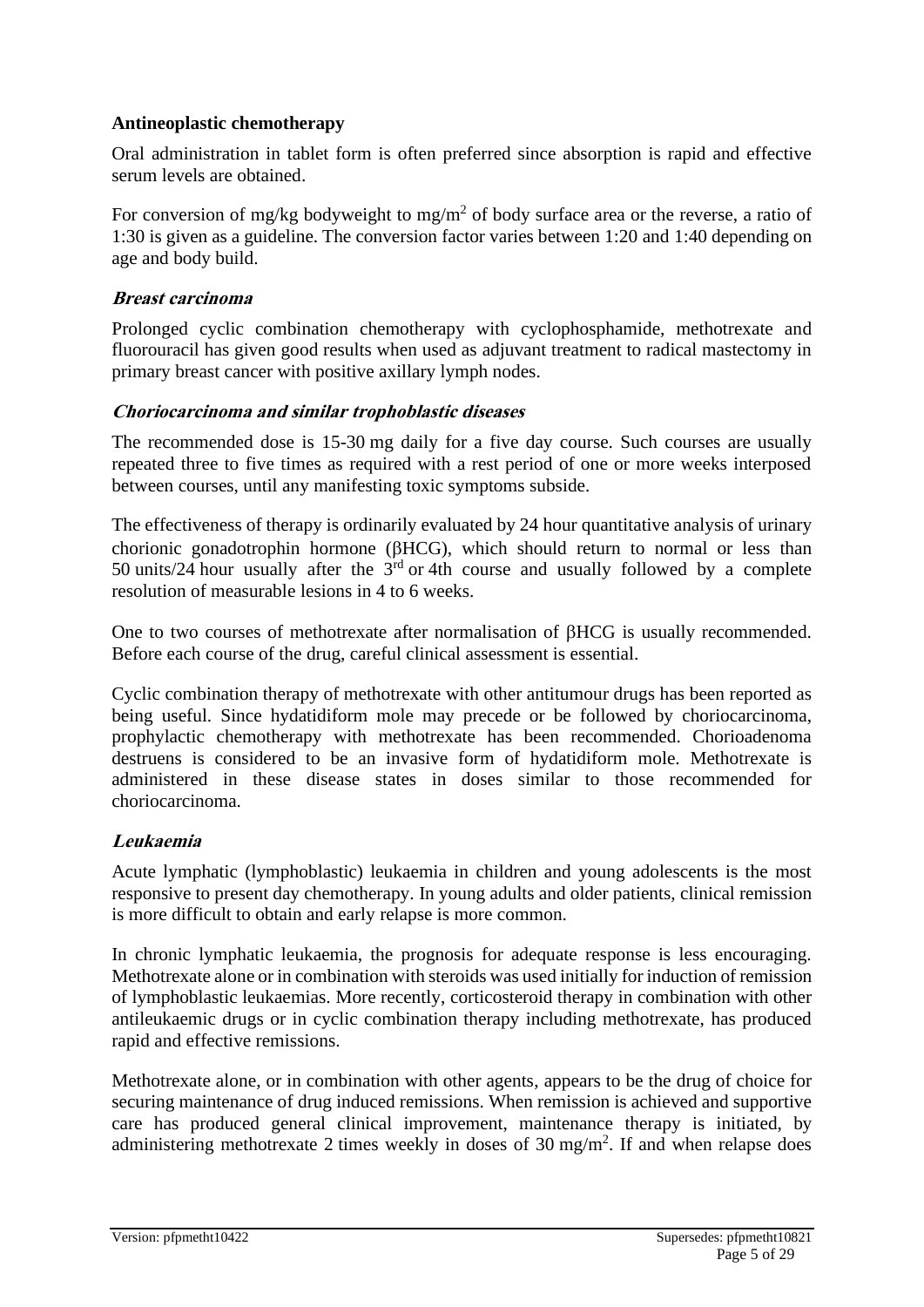occur, reinduction of remission can again usually be obtained by repeating the initial induction regimen.

### **Lymphomas**

Burkitt's tumour, stages I-II: 10 to 25 mg per day orally for 4 to 8 days. Methotrexate has produced prolonged remission in some cases.

Burkitt's tumour stage III: methotrexate is commonly given concomitantly with other antitumour agents.

Treatment in all stages usually consists of several courses of the drug interposed with 7 to 10 day rest periods.

Lymphosarcomas stage III: Combined drug therapy with 0.625 mg to 2.5 mg/kg daily doses of methotrexate.

Hodgkin's Disease responds poorly to methotrexate and to most types of chemotherapy.

#### **Mycosis fungoides**

Dosage is usually 2.5 to 10 mg daily by mouth for weeks or months.

Therapy with methotrexate appears to produce clinical remissions in one half of the cases treated. Dose levels of drug and adjustment of dose regimen by reduction or cessation of drug are guided by patient response and haematologic monitoring.

#### **Psoriasis chemotherapy**

The patient should be fully informed of the risks involved and should be under constant supervision of the physician.

All schedules should be continually tailored to the individual patient. Dose schedules cited below pertain to an average 70 kg adult. An initial test dose one week prior to initiation of therapy is recommended to detect any idiosyncrasy.

#### **Recommended starting dose schedule**

Weekly single oral dose schedules:  $10 - 25$  mg per week until adequate response is achieved. The maximum dose of 50 mg per week should not be exceeded.Dosage may be gradually adjusted to achieve optimal clinical response, but not to exceed the maximum stated . Once optimal clinical response has been achieved the dose should be reduced to the lowest possible amount of drug and to the longest possible rest period. The use of methotrexate may permit the return to conventional topical therapy, which should be encouraged.

Assessment of renal function, liver function and blood elements should be made by history, physical examination and laboratory tests (such as full blood count, urinalysis, serum creatinine, liver function studies and liver biopsy if indicated) before beginning methotrexate, periodically during methotrexate therapy and before reinstituting methotrexate therapy after a rest period. Appropriate steps should be taken to avoid conception during and for at least twelve weeks following methotrexate therapy.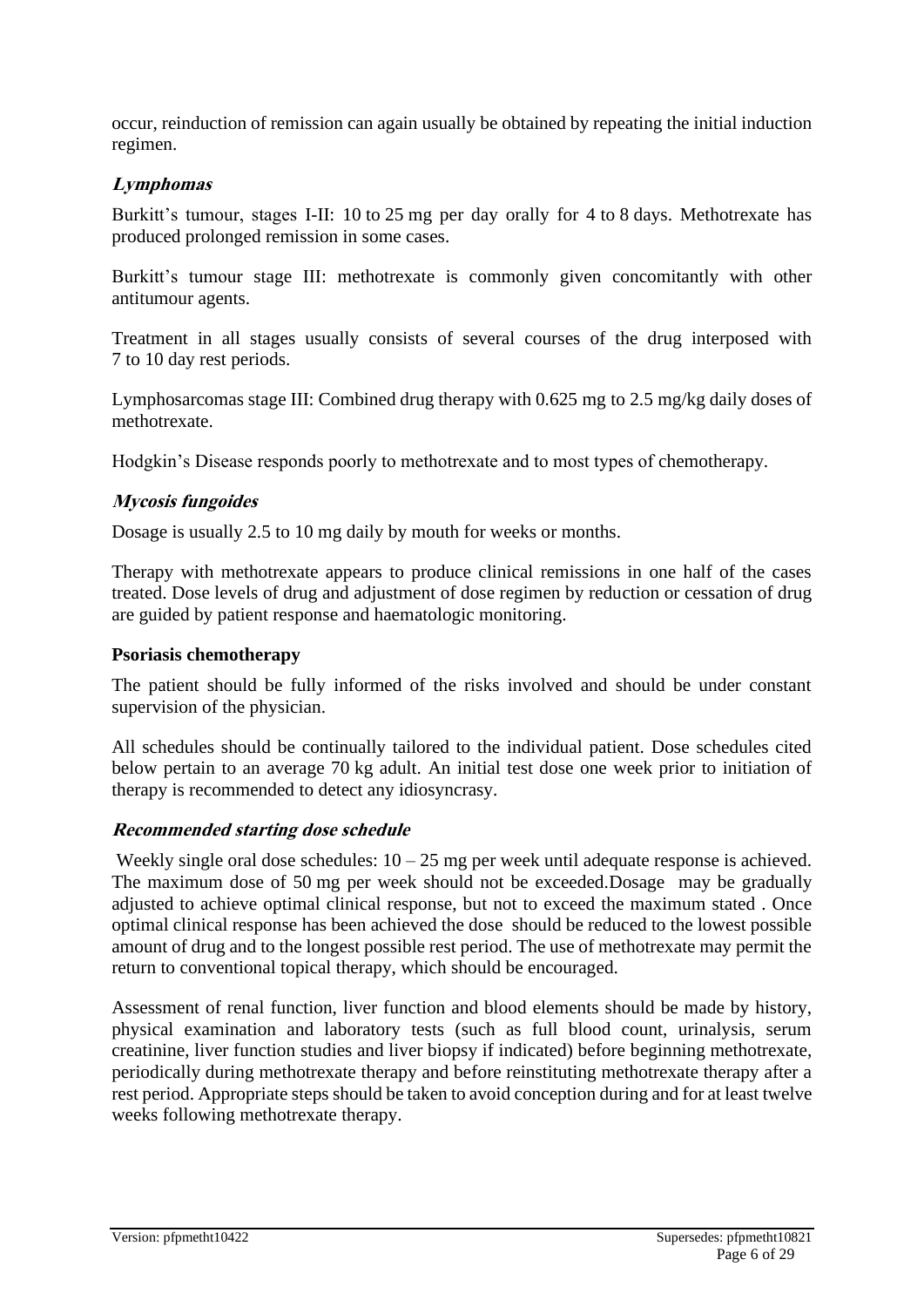### **Rheumatoid arthritis chemotherapy**

Starting dose is a single oral dose of 7.5 mg once weekly Therapeutic response usually begins within three to six weeks and the patient may continue to improve for another 12 weeks or more.

In non-responsive patients, the dosage in each schedule may be increased to 15 mg/week after six weeks. If necessary, dosage may be gradually increased further to achieve optimal response, to a maximum total weekly dose of 20 mg. Once response has been achieved, each schedule should be reduced, if possible, to the lowest possible amount of drug and with the longest possible rest period.

The optimal duration of therapy is unknown. Limited data available from long-term studies indicate that the initial clinical improvement is maintained for at least two years with continued therapy. When methotrexate is discontinued, the arthritis usually worsens within three to six weeks.

The patient should be fully informed of the risks involved and should be under constant supervision by the physician.

Assessment of haematological, hepatic, renal and pulmonary function should be made by history, physician examination and laboratory tests before beginning, periodically during and before reinstituting methotrexate therapy. Appropriate steps should be taken in men and women to avoid conception during methotrexate therapy.

Both the physician and the pharmacist should emphasise to the patient the importance of the weekly dosage regimens: mistaken daily use may cause serious and sometimes life-threatening or fatal toxicity (see WARNINGS box, Section 4.4 and 4.9).

All schedules should be continually tailored to the individual patient. An initial test dose may be given prior to the regular dosing schedule to detect any extreme sensitivity to adverse effects. Complete blood count with platelets should be evaluated seven to ten days later.

#### **Method of administration**

Oral administration.

#### **Dosage adjustment**

#### **Renal impairment**

Methotrexate is excreted primarily by the kidneys. In patients with renal impairment the dose may need to be adjusted to prevent accumulation of drug (see Section 4.4, Organ System Toxicity, Renal).

# **Elderly**

Due to diminished hepatic and renal functions as well as decreased folate states in elderly patients, relatively low doses should be considered and these patients should be closely monitored.

Fatal toxicities related to inadvertent daily rather than weekly dosing have been reported, particularly in elderly patients. It should be emphasised to the patient that the recommended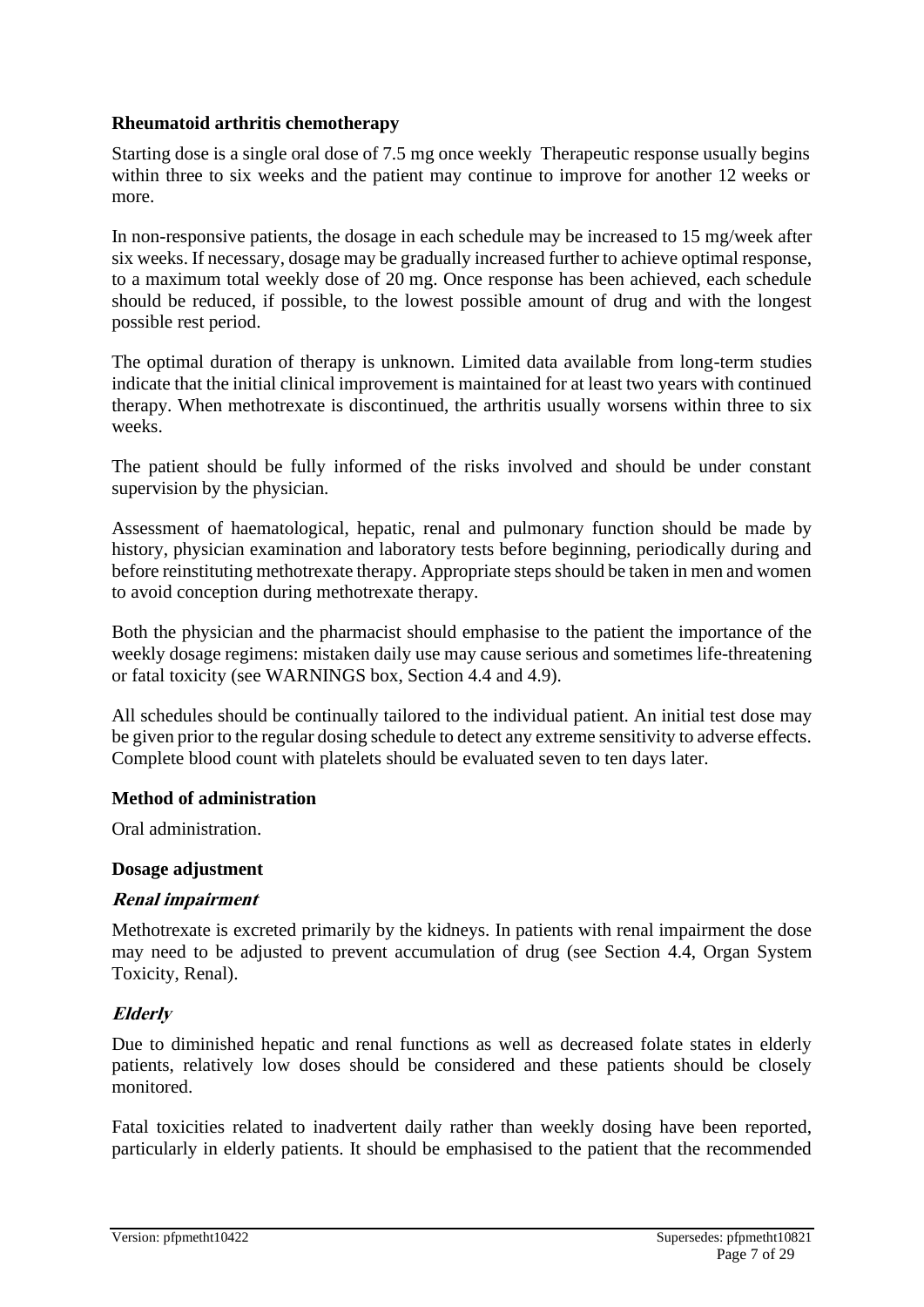dose is taken weekly for rheumatoid arthritis and psoriasis (see Section 4.4, Use with caution in the following circumstances).

### **Paediatric population**

Cases of overdose by miscalculation of dosage (particularly in juveniles) have occurred. Special attention must be given to dose calculation (see Section 4.4, Use with caution in the following circumstances).

# **4.3 Contraindications**

Methotrexate should not be given to:

- Pregnant women (see Section 4.6, Use in pregnancy).
- Breast-feeding women (see Section 4.6, Use in lactation).
- Patients with severe hepatic impairment.
- Patients with severe renal impairment.
- Patients with alcoholism or alcoholic liver disease.
- Patients who have overt or laboratory evidence of immunodeficiency syndromes.
- Patients with bone marrow depression or pre-existing blood dyscrasias, such as bone marrow hypoplasia, leucopenia, thrombocytopenia or anaemia.
- Patients with severe, acute or chronic infections.
- Patients with a known hypersensitivity to methotrexate or to any of the excipients.
- Psoriasis and rheumatoid arthritis patients with peptic ulcer disease or ulcerative colitis.

During methotrexate therapy concurrent vaccinations with live vaccines must not be carried out.

An increased risk of hepatitis has been reported to result from combined use of methotrexate and etretinate. Therefore, the combination of methotrexate with retinoids such as acitretin is also contraindicated.

# **4.4 Special warnings and precautions for use**

Both the physician and the pharmacist should emphasise to the patient the importance of the weekly dosage regimens; mistaken daily use may cause serious and sometimes life-threatening or fatal toxicity (see WARNINGS box, Section 4.2 and 4.9). Great care should be taken to ensure the correct Methoblastin tablet strength is dispensed to the patient. Methoblastin is available as 2.5 mg and 10 mg tablets.

Methotrexate has the potential for serious toxicity. Toxic effects may be related in frequency and severity to dose or frequency of administration, but have been seen at all doses. Because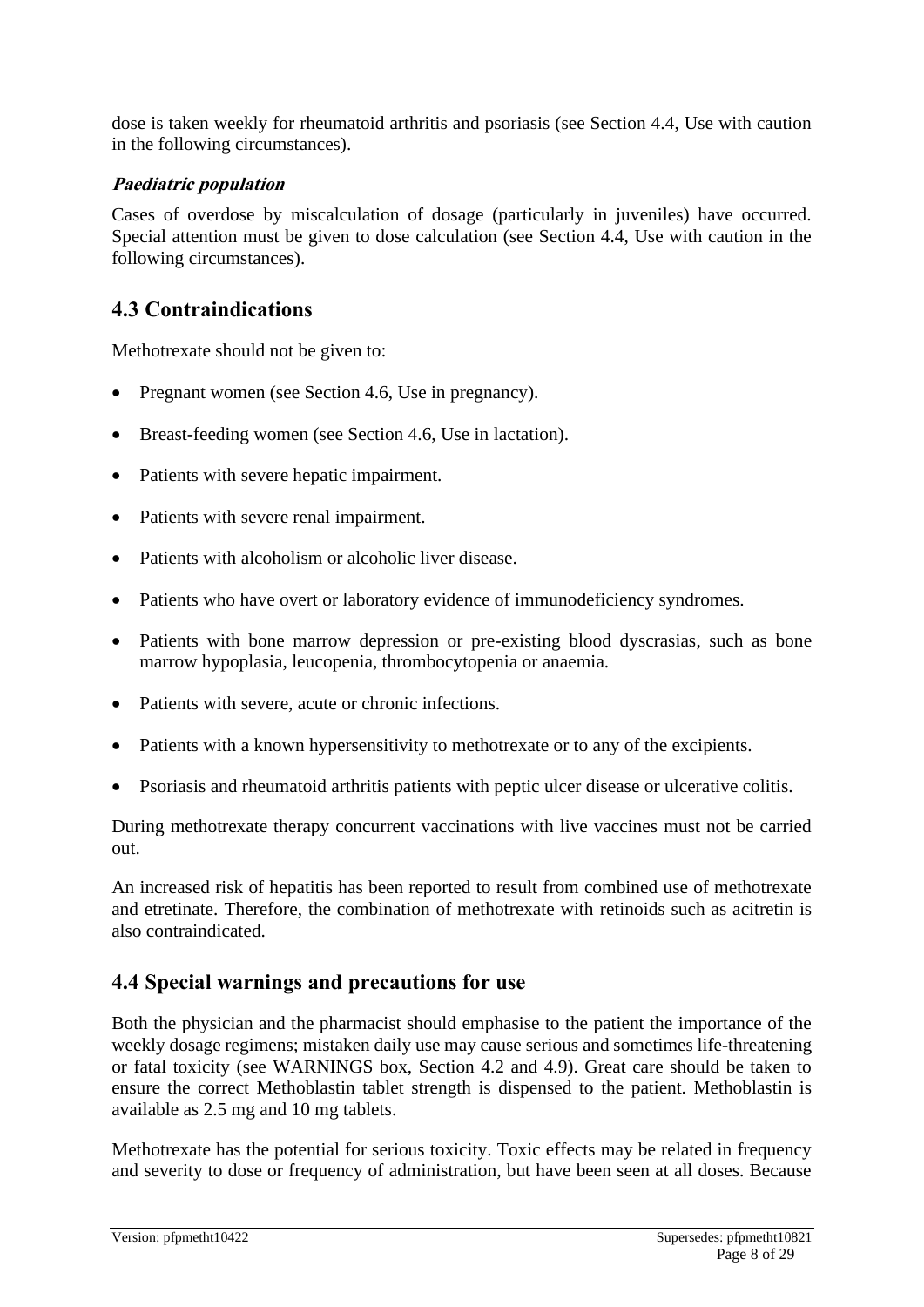the toxic effects can occur at any time during therapy, it is necessary to follow the patients on methotrexate therapy very closely.

When considering the use of methotrexate for chemotherapy, clinicians must evaluate the need and potential value of the drug against the risks, adverse effects or toxic effects. Most adverse effects are reversible if detected early. When such reactions do occur, the drug should be reduced in dosage or discontinued and appropriate corrective measures should be taken. If methotrexate therapy is reinstituted, it should be carried out with utmost caution, with adequate consideration of further need for the drug, and with increased alertness as to possible recurrence of toxicity.

Because of the possibility of fatal or severe toxic reactions the patient should be fully informed by the physician of the risks involved before commencing methotrexate treatment, and should remain under the physician's constant supervision. Close monitoring for toxicity throughout treatment is mandatory, particularly in high dose therapy or where drug elimination could be impaired (renal impairment, pleural effusion, ascites).

#### **Use with caution in the following circumstances**

Methotrexate must be used only by physicians experienced in antimetabolite chemotherapy or, in the case of non-oncological conditions, by a specialist physician.

Methotrexate exits slowly from the third-space compartments (e.g., pleural effusions or ascites) which results in a prolonged terminal phase half life and unexpected toxicity. In patients with significant third-space accumulation, it is advisable to evacuate the fluid before treatment and to monitor plasma methotrexate levels. Such patients require especially careful monitoring for toxicity, and require dose reduction, or in some cases, discontinuation of methotrexate administration (see Section 4.4, Pulmonary).

Deaths have been reported with use of methotrexate in the treatment of malignancy and psoriasis.

In the treatment of psoriasis and rheumatoid arthritis, methotrexate should be restricted to severe, recalcitrant, disabling disease, which is not adequately responsive to other forms of therapy, but only when the diagnosis has been established, as by biopsy and/or after appropriate consultation.

Methotrexate should be used with extreme caution in the presence of debility and in extreme youth or age (see Section 4.2 Elderly and Section 4.2 Paediatric population).

Malignant lymphomas may occur in patients receiving low dose methotrexate, in which case therapy must be discontinued. These lymphomas may regress following withdrawal of methotrexate without requiring treatment. Failure of the lymphoma to show signs of spontaneous regression requires initiation of cytotoxic therapy.

Methotrexate, like other cytotoxic drugs, may trigger tumour lysis syndrome in patients with rapidly growing tumours.

Patients receiving immunosuppressive therapy, including methotrexate, are at an increased risk of developing skin cancer (melanoma and non-melanoma). The risk appears to be related to the intensity and duration of immunosuppression rather than to the use of any specific agent. Periodic skin examination is recommended for all patients who are at increased risk for skin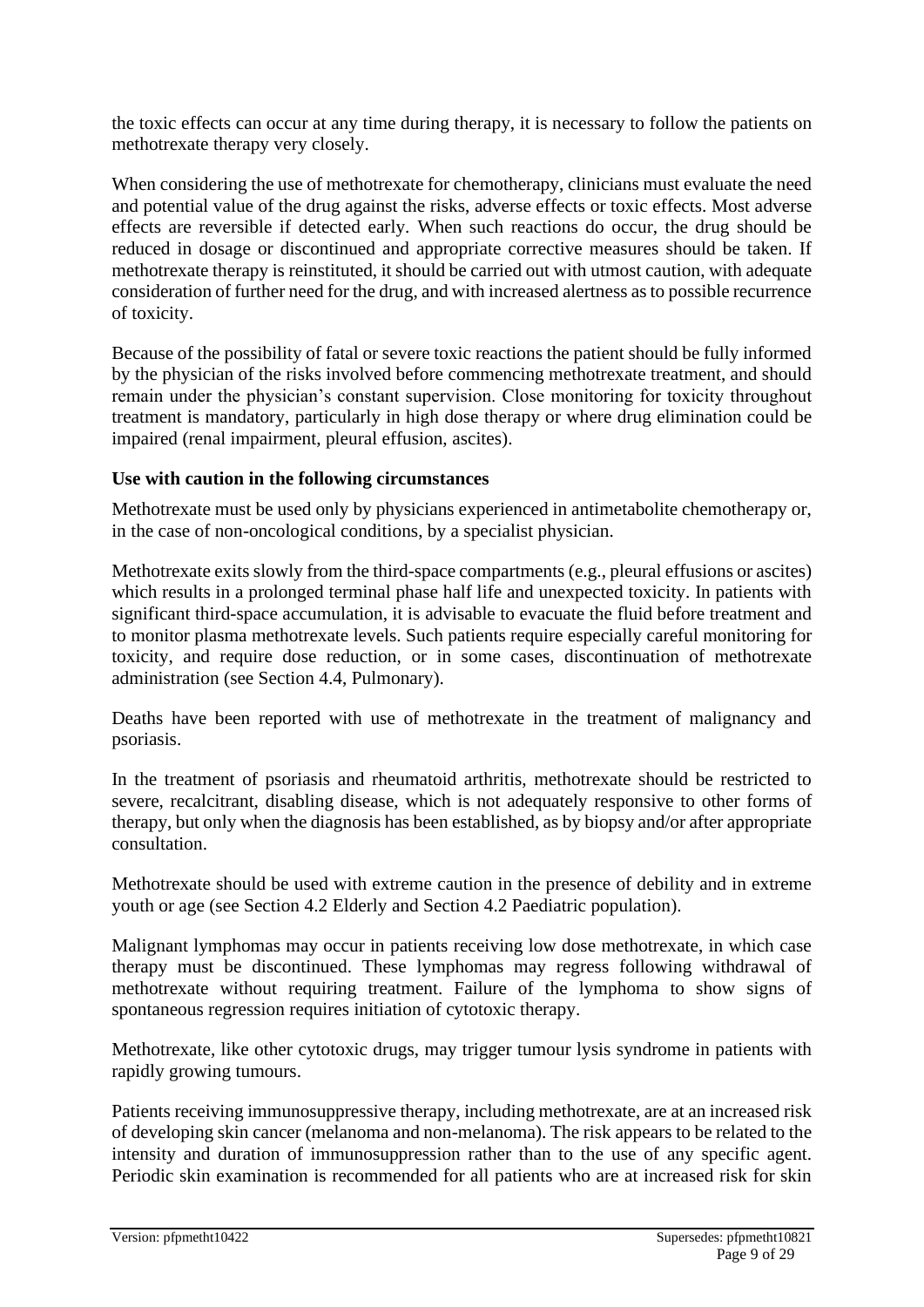cancer and exposure to sunlight and UV light should be limited by wearing protective clothing and using a sunscreen with a high protection factor.

#### **Folinic acid deficiency**

Folinic acid deficiency states may increase methotrexate toxicity.

Adequate folinic acid (calcium folinate) protection is indicated in high-dose methotrexate therapy. The administration of calcium folinate, hydration, and urine alkalisation should be carried out with constant monitoring of the toxic effects and the elimination of methotrexate. Appropriate calcium folinate administration can be discontinued when the serum methotrexate concentration level is below  $10^{-8}$  M (see Section 4.9).

If acute methotrexate toxicity occurs, patients may require folinic acid. In patients with rheumatoid arthritis or psoriasis, folic acid or folinic acid may reduce methotrexate toxicities such as gastrointestinal symptoms, stomatitis, alopecia, and elevated liver enzymes.

Before taking a folate supplement, it is advisable to check B12 levels, since folate administration can mask symptoms of B12 deficiency.

#### **Hepatotoxic or haematotoxic DMARDs (disease-modifying antirheumatic drugs)**

Concomitant use of hepatotoxic or haematotoxic DMARDs (disease-modifying antirheumatic drugs, e.g., leflunomide) is not advisable (see Section 4.5).

#### **Organ system toxicity**

#### **Gastrointestinal**

Methotrexate should be used with extreme caution in the presence/history of infection, peptic ulcer and ulcerative colitis. Use in patients with active gastrointestinal ulcer disease is contraindicated.

Gastrointestinal disorders frequently require dosage adjustment. Vomiting, diarrhoea and ulcerative stomatitis are frequent toxic effects and require interruption of therapy; otherwise haemorrhagic enteritis and death from intestinal perforation may occur. Supportive therapy (including preventative dehydration) should be instituted.

In rare cases the effect of methotrexate on the intestinal mucosa has led to malabsorption or toxic megacolon.

#### **Haematologic**

Methotrexate may produce marked depression of bone marrow, anaemia, leucopenia, thrombocytopenia and bleeding. Clinical sequelae such as fever, infections, haemorrhage from various sites and septicaemia may be expected.

Methotrexate should not be used in patients with pre-existing haematopoietic impairment (see Section 4.3).

In patients with malignant disease who have pre-existing bone marrow aplasia, leucopenia, thrombocytopenia or anaemia, the drug should be used with caution, if at all.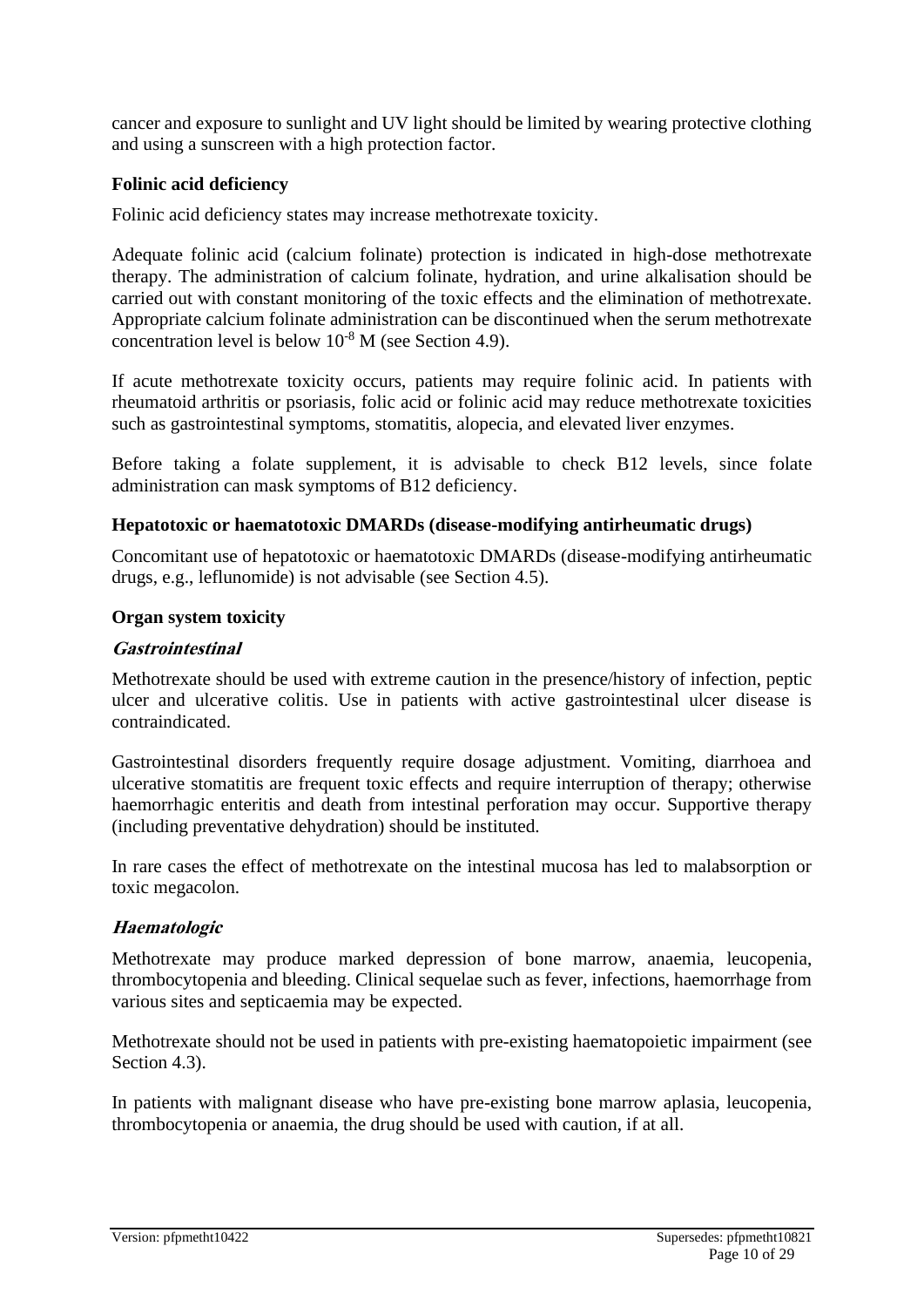Pretreatment and periodic haematologic studies are essential to the use of methotrexate in chemotherapy because of its common effect of haematopoietic suppression, manifesting as anaemia, aplastic anaemia, pancytopenia, leucopenia, neutropenia and/or thrombocytopenia. This may occur abruptly and on apparent safe dosage, and any profound drop in blood cell count indicates immediate discontinuation and institution of appropriate therapy.

If profound leucopenia occurs during therapy, bacterial infection may occur or become a threat. Cessation of the drug and appropriate antibiotic therapy is usually indicated. In severe bone marrow depression, blood or platelet transfusions may be necessary.

In the treatment of neoplastic diseases, methotrexate should be continued only if the potential benefit outweighs the risk of severe myelosuppression. In psoriasis and rheumatoid arthritis, methotrexate should be stopped immediately if there is a significant drop in blood cell counts.

Folate supplementation may permit continuation of methotrexate therapy with resolution of anaemia.

Concomitant administration of folate antagonists such as trimethoprim/sulphamethoxazole has been reported to cause an acute megaloblastic pancytopenia in rare instances (see Section 4.5, Antibiotics, Oral Antibiotics).

Megaloblastic anaemia has also been reported, mainly in elderly patients receiving long-term weekly methotrexate therapy.

# **Hepatic**

Methotrexate should not be used in patients who have a significant liver disease, particularly if this is/was alcohol-related (see Section 4.3).

Methotrexate may cause acute and chronic hepatotoxicity, particularly at high dosage or with prolonged therapy, including liver atrophy, necrosis, hepatic cirrhosis, acute hepatitis, fatty changes and periportal fibrosis. Transient and asymptomatic liver enzyme elevations are frequently seen after methotrexate administration, and do not appear predictive of subsequent hepatic disease. Persistent liver abnormalities, and/or decrease of serum albumin may be indicators of serious liver toxicity.

Particular attention should be given to the appearance of liver toxicity, since changes may occur without previous signs of gastrointestinal or haematologic toxicity. It is imperative that liver function be determined prior to initiation of treatment and monitored regularly throughout therapy (see Laboratory Monitoring, Liver Function Tests in this section). Special caution is indicated in the presence of pre-existing liver damage or impaired hepatic function.

Methotrexate has caused reactivation of hepatitis B infection or worsening of hepatitis C infections, in some cases resulting in death. Some cases of hepatitis B reactivation have occurred after discontinuation of methotrexate. Clinical and laboratory evaluation should be performed to evaluate pre-existing liver disease in patients with prior hepatitis B or C infections. Based on these evaluations, treatment with methotrexate may not be appropriate for some patients.

The primary risk factors for severe liver damage, due to methotrexate hepatotoxicity, include: previous liver disease, repeatedly abnormal liver function tests, alcohol consumption/abuse, anamnestic hepatopathy (including chronic hepatitis B or C), and a family history of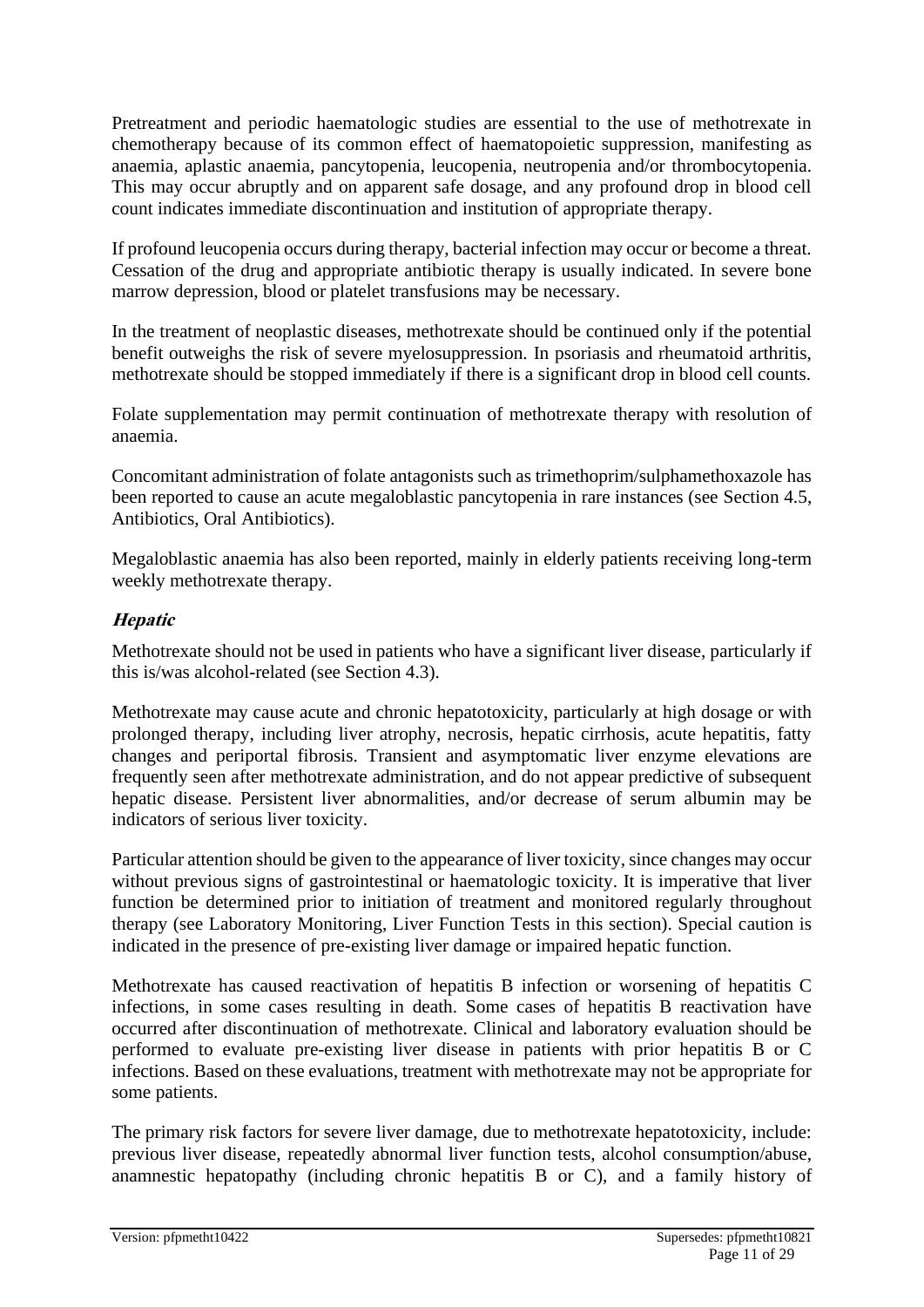hepatopathy. Secondary risk factors for methotrexate hepatotoxicity include diabetes mellitus (in patients treated with insulin), obesity and exposure to hepatotoxic medicines or chemicals. Additional hepatotoxic medicinal products should not be taken during treatment with methotrexate unless clearly necessary and the consumption of alcohol should be avoided (see Section 4.5).

In studies in psoriatic patients, hepatotoxicity appeared to be correlated not only to the cumulative dose of the drug but also to the presence of concurrent conditions such as alcoholism, obesity, diabetes, advanced age and arsenical compounds. Chronic toxicity is potentially fatal; it generally has occurred after prolonged use (generally 2 years or more) and after a total cumulative dose of at least 1.5 grams.

# **Musculoskeletal**

Methotrexate given concomitantly with radiotherapy may increase the risk of soft tissue necrosis and osteonecrosis.

# **Infection or immunologic states**

Any infections should be attended to before initiation of methotrexate therapy. Methotrexate should be used with extreme caution in the presence of active infections, and is usually contraindicated in patients with overt or laboratory evidence of immunodeficiency syndromes. Methotrexate therapy has immunosuppressive activity which can potentially lead to serious or even fatal infections. This factor must be taken into consideration in evaluating the use of the drug where immune responses in a patient may be important or essential.

Pneumonia (in some cases leading to respiratory failure) may occur. Potentially fatal opportunistic infections, especially *Pneumocystis jirovecii* pneumonia, may occur with methotrexate therapy. When a patient presents with pulmonary symptoms, the possibility of *Pneumocystis jirovecii* pneumonia should be considered.

Special attention should be paid in cases of inactive chronic infections (e.g., herpes zoster, tuberculosis, hepatitis B or C) because of their potential activation.

# **Immunisation**

Methotrexate has some immunosuppressive activity and immunisation may be ineffective when given during methotrexate therapy. Immunisation with live virus vaccines is contraindicated during therapy (see Section 4.3). There have been reports of disseminated vaccinia infections after smallpox immunisation in patients receiving methotrexate therapy (see Section 4.5).

# **Pulmonary**

Acute or chronic interstitial pneumonitis and pleural effusion, often associated with blood eosinophilia, may occur and deaths have been reported. Rheumatoid arthritis patients are at risk to develop rheumatoid lung disease, which is often associated with interstitial pulmonary disease. Methotrexate may exacerbate this underlying lung disease.

Pulmonary symptoms (especially a dry non-productive cough) or a non-specific pneumonitis occurring during methotrexate therapy may be indicative of a potentially dangerous lesion and require interruption of treatment and careful investigation. Although clinically variable, the typical patient with methotrexate-induced lung disease presents with fever, cough, thoracic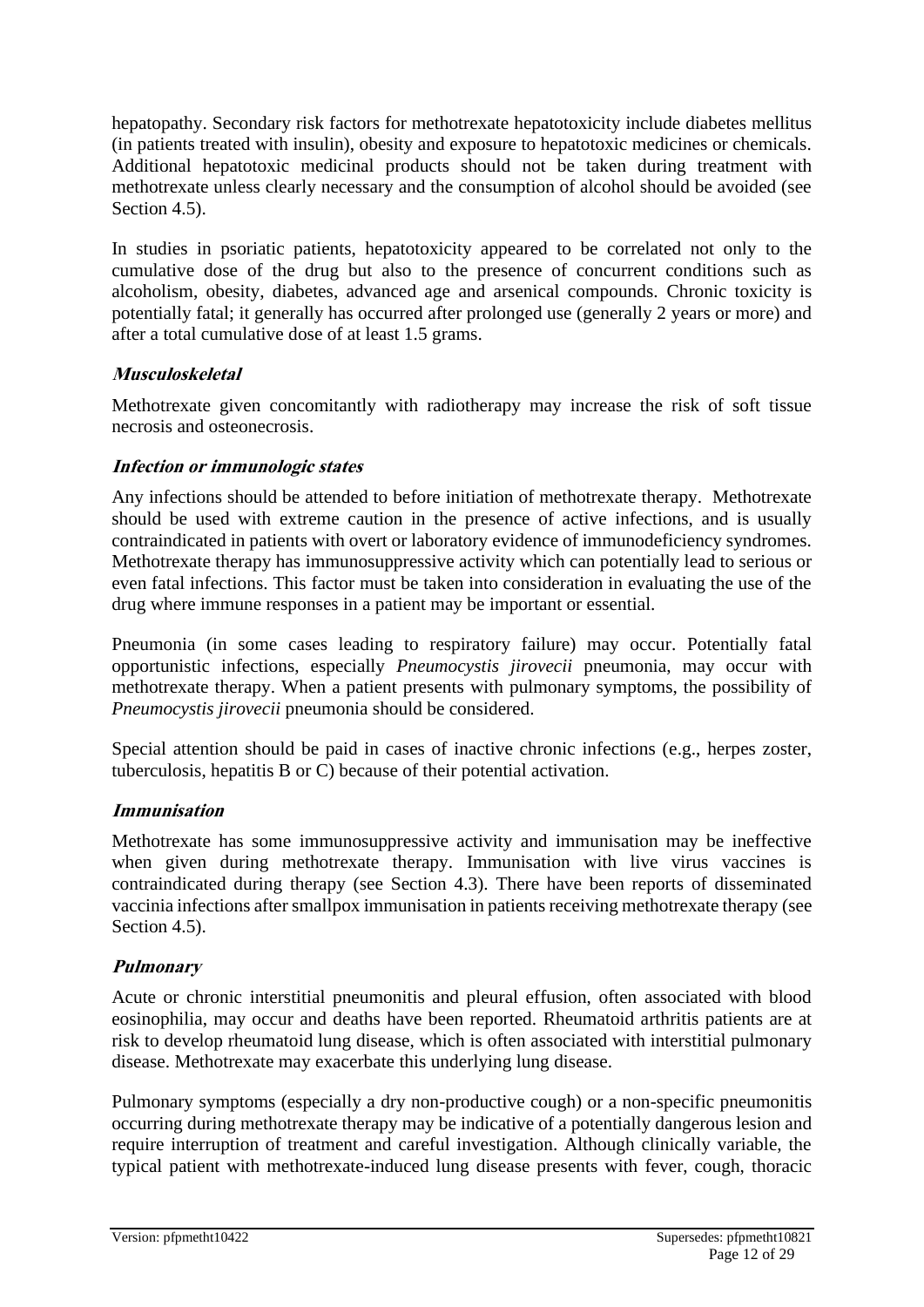pain, chest pain, dyspnoea, hypoxaemia and an infiltrate on x-ray. This lesion can occur at all dosages. Infection (including pneumonia) needs to be excluded.

If methotrexate-induced lung disease is suspected, treatment with corticosteroids should be initiated and treatment with methotrexate should not be restarted.

Methotrexate-induced pulmonary toxicity may occur at any time during therapy and may not be fully reversible.

In addition, pulmonary alveolar haemorrhage has been reported with methotrexate used in rheumatologic and related indications. This event may also be associated with vasculitis and other comorbidities. Prompt investigations should be considered when pulmonary alveolar haemorrhage is suspected to confirm the diagnosis.

Patients should be monitored for pulmonary signs and symptoms at each follow-up visit.

# **Neurotoxicity**

Since cases of encephalopathy/leucoencephalopathy have occurred in cancer patients treated with methotrexate, this cannot be ruled out either for patients with non-cancer indications.

A transient acute neurologic syndrome has been observed in patients treated with high dosing regimens. Manifestations of this neurologic syndrome may include behavioral abnormalities, focal sensorimotor signs, including transient blindness, and abnormal reflexes. The exact cause is unknown.

# **Renal**

Due to delayed excretion of methotrexate in patients with impaired kidney function, they should be treated with particular caution and only with low doses of methotrexate (see Section 4.2 and4.3).

Methotrexate may cause renal damage that may lead to acute renal failure. Close attention should be given to renal function, including adequate hydration and urine alkalinisation. Measurement of serum methotrexate and renal function are recommended.

Methotrexate is excreted principally by the kidneys. Renal function should be closely monitored before, during and after methotrexate therapy. Impaired renal function may result in methotrexate accumulation of toxic amounts or even additional renal damage. Caution should be exercised if renal impairment is disclosed.

Drug dosage should be reduced or discontinued until renal function is improved or restored. Treatment with moderately high and high doses of methotrexate should not be initiated at urinary pH values of less than 7. A high fluid throughput and alkalinisation of the urine throughout therapy with methotrexate is recommended as a preventative measure (methotrexate is a weak acid and tends to precipitate at urine pH below 6.0). Alkalinisation of the urine must be tested by repeated pH monitoring (value greater than or equal to 6.8) for at least first 24 hours after the administration of methotrexate is started.

Significant renal insufficiency is contraindicated for methotrexate therapy (see Section 4.3).

Concomitant use of proton pump inhibitors (PPIs) and high dose methotrexate should be avoided, especially in patients with renal impairment (see Section 4.5).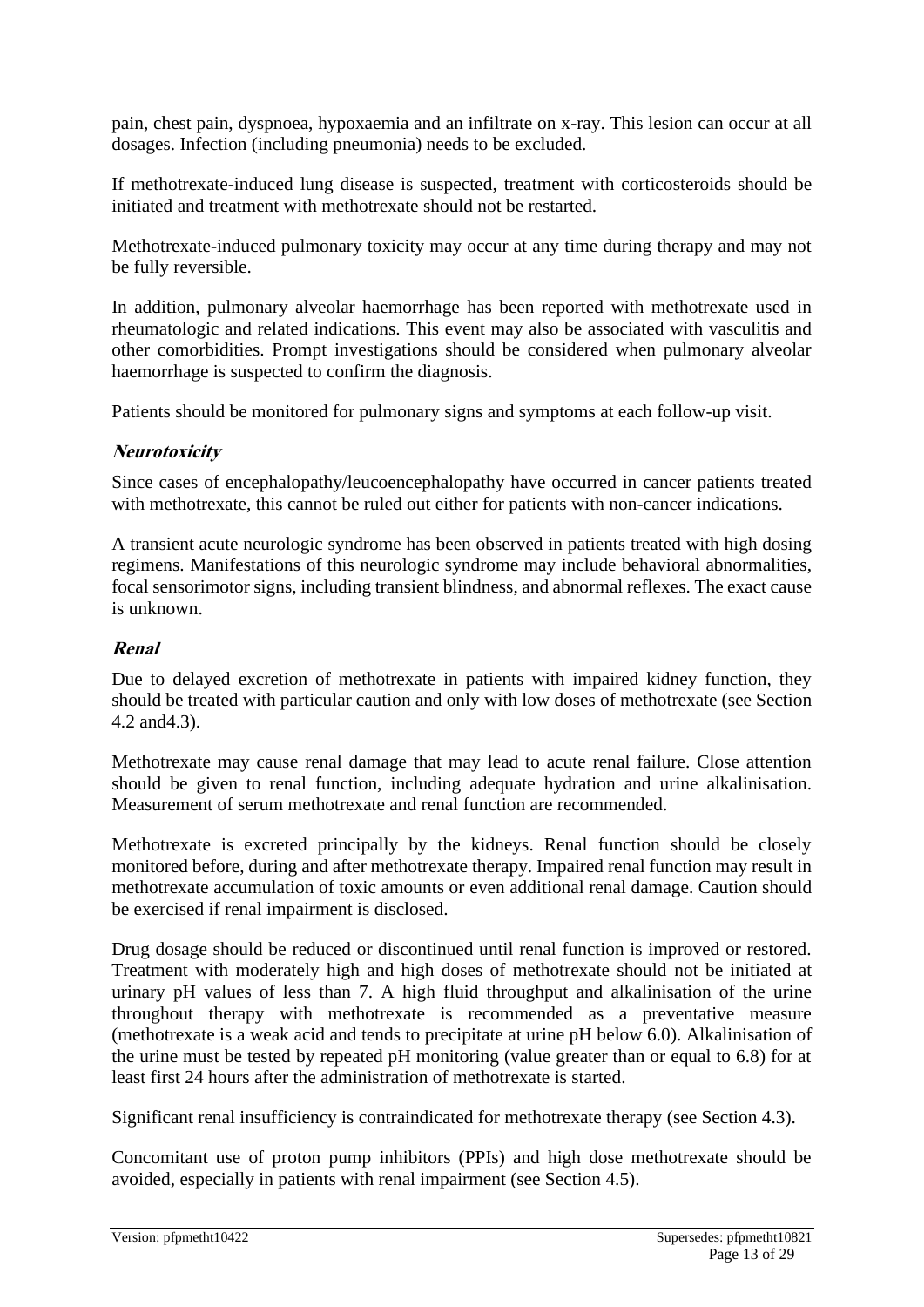### **Skin**

Severe, occasionally fatal, dermatological reactions, including toxic epidermal necrolysis (Lyell's syndrome), Stevens-Johnson syndrome, exfoliative dermatitis, skin ulceration/necrosis and erythema multiforme have been reported in children and adults within days of methotrexate administration. Reactions were noted after single or multiple doses of methotrexate in patients with neoplastic and non-neoplastic diseases.

Burning and erythema may appear in psoriatic areas for 1 to 2 days following each dose. Lesions of psoriasis may be aggravated by concomitant exposure to ultraviolet radiation. Skin ulceration has been reported in psoriatic patients and a few cases of anaphylactoid reactions have been reported. Radiation dermatitis and sunburn may be "recalled" by the use of methotrexate.

#### **Laboratory test monitoring of patients**

In general, the following laboratory tests are recommended as part of essential clinical evaluation and appropriate monitoring of patients chosen for or receiving methotrexate therapy; a complete blood count (with differential and platelet counts), haematocrit; urinalysis; renal function tests; hepatitis B or C infection testing and liver function tests. A chest X-ray is also recommended. The tests should be performed prior to therapy, at appropriate periods during therapy, and after termination of therapy. During initial or changing doses, or during periods of increased risk of elevated methotrexate blood levels (e.g., dehydration), more frequent monitoring may also be indicated.

During therapy for rheumatoid arthritis and psoriasis, monitoring of these parameters is recommended: haematology at least monthly, and liver and renal function every 1 to 2 months. More frequent monitoring is usually indicated during antineoplastic therapy. It may be important to perform liver biopsy or bone marrow aspiration studies where high dose or long term therapy is being followed.

#### **Pulmonary function tests**

Pulmonary function tests may be useful if lung disease (e.g., interstitial pneumonitis) is suspected, especially if baseline measurements are available (see Organ system toxicity, Pulmonary in this section).

#### **Methotrexate level**

Serum methotrexate level monitoring can significantly reduce toxicity and mortality by allowing the adjustment of methotrexate dosing and the implementation of appropriate rescue measures.

Patients subject to the following conditions are predisposed to developing elevated or prolonged methotrexate levels and benefit from routine monitoring of levels: e.g., pleural effusion, ascites, gastrointestinal tract obstruction, previous cisplatin therapy, dehydration, aciduria, impaired renal function.

Some patients may have delayed methotrexate clearance in the absence of these features. It is important that patients be identified within 48 hours since methotrexate toxicity may not be reversible if adequate folinic acid rescue is delayed for more than 42 to 48 hours.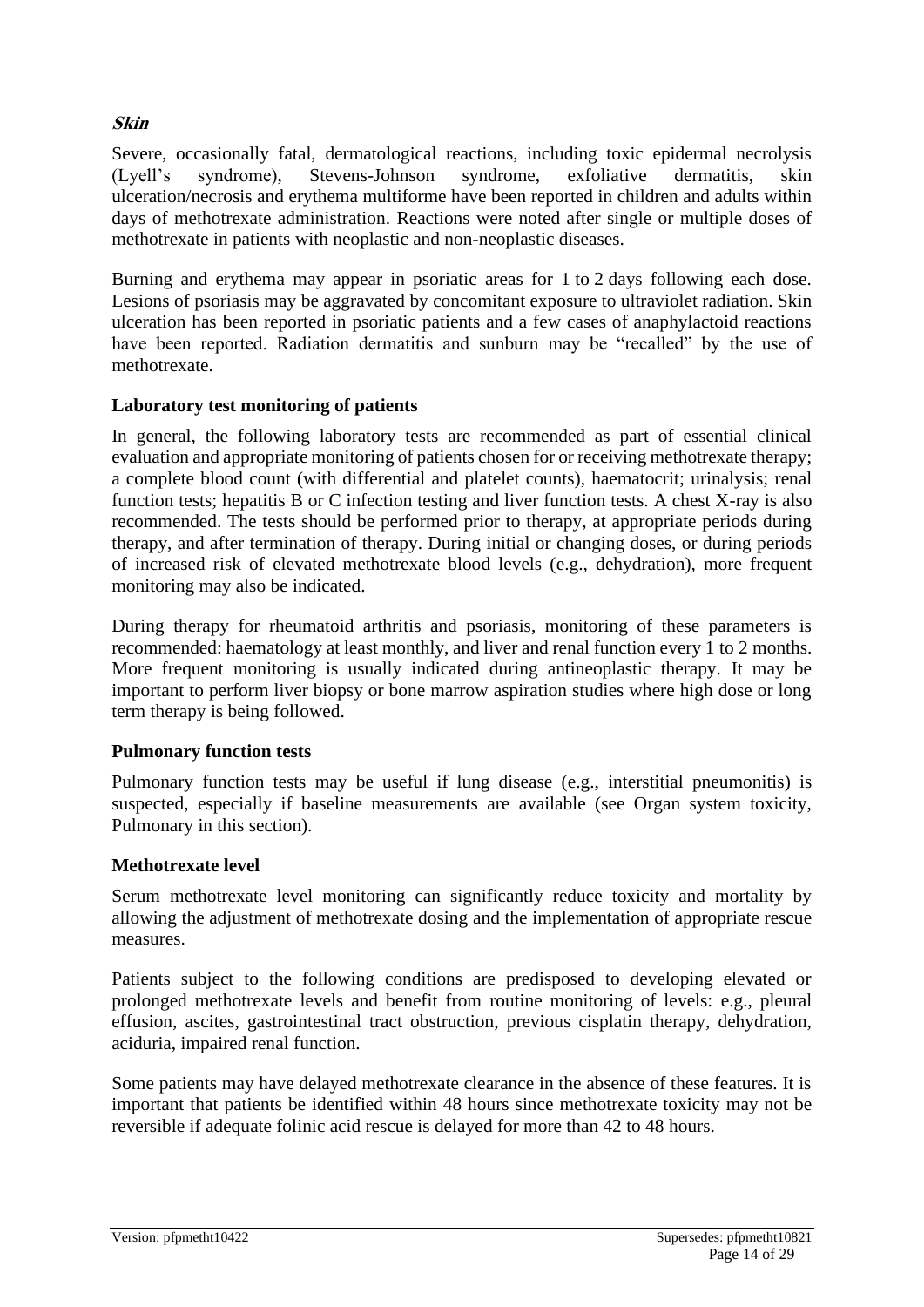Monitoring of methotrexate concentrations should include determination of a methotrexate level at 24, 48, or 72 hours, and assessment of the rate of decline in methotrexate concentrations (to determine how long to continue folinic acid rescue).

# **Liver function tests/liver biopsy**

Treatment should not be instituted or should be discontinued if any abnormalities of liver function tests, or liver biopsy, are present or develop during therapy. Such abnormalities should return to normal within two weeks after which treatment may be recommenced at the discretion of the physician.

Temporary increases in transaminases to twice or three times of the upper limit of normal have been reported by patients. In the case of a constant increase in liver-related enzyme, a reduction of the dose or discontinuation of therapy should be taken into consideration. Closer monitoring of liver enzymes is necessary especially in patients taking other hepatotoxic or haematotoxic medicinal products (e.g., leflunomide).

More frequent check-ups of liver function may become necessary during the initial phase of treatment, when the dose is increased and during episodes of a higher risk of elevated methotrexate blood levels (e.g., dehydration, impaired renal function, additional or elevated dose of medicines administered concomitantly, such as NSAIDs).

Repeated liver biopsies are recommended after a cumulative dose of 1.0  $g - 1.5 g$  is achieved. Liver biopsies are also recommended for patients with elevated risk factors for hepatotoxicity. Liver biopsy is also not necessary in the following cases: elderly patients, patients with an acute disease, patients with contraindication for liver biopsy (e.g., cardiac instability, altered blood coagulation parameters) or patients with poor expectance of life.

Liver biopsy is recommended for patients during or shortly after initiation of therapy with methotrexate. Since a small percentage of patients discontinue therapy for various reasons after 2-4 months, the first biopsy can be delayed to a time after this initial phase. It should be performed when longer therapy can be assumed.

Liver biopsy after sustained use often shows histological changes, and fibrosis and cirrhosis have been reported; these latter lesions may not be preceded by symptoms or abnormal liver function tests in the psoriasis population. The need for liver biopsy should be evaluated on an individual basis. Periodic liver biopsies are usually recommended for psoriatic patients who are under long-term treatment.

# **Psoriasis**

Liver damage and function tests, including serum albumin and prothrombin time, should be performed several times prior to dosing. Liver function tests are often normal in developing fibrosis or cirrhosis. These lesions may be detectable only by biopsy. It is recommended to obtain a liver biopsy at the following points: 1) before start of therapy or shortly after initiation of therapy (2 to 4 months); 2) after a total cumulative dose of 1.5 grams; and 3) after each additional 1.0 to 1.5 grams. In case of moderate fibrosis or any cirrhosis, discontinue the drug; mild fibrosis normally suggests a repeat biopsy in 6 months. Milder histologic findings such as fatty change and low grade portal inflammation are relatively common before the start of therapy. Although these mild changes are normally not a reason to avoid or discontinue methotrexate therapy, the drug should be used with caution.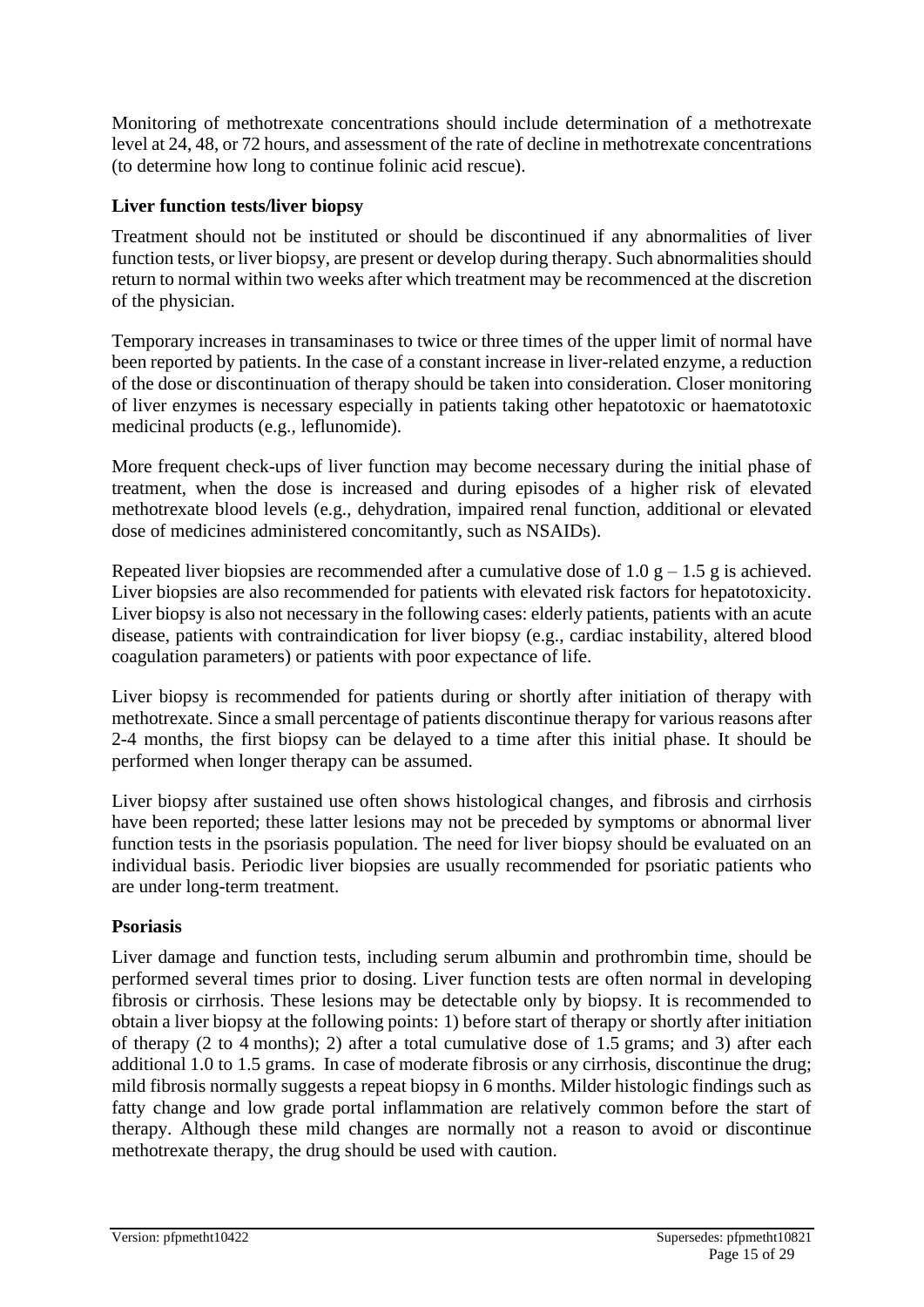#### **Rheumatoid arthritis**

Age at first use of methotrexate and duration of therapy have been reported as risk factors for hepatotoxicity. Persistent abnormalities in liver function tests may precede appearance of fibrosis or cirrhosis in the rheumatoid population. Liver function tests should be performed at baseline and at 4 to 8 week intervals in patients receiving methotrexate for rheumatoid arthritis. Pretreatment liver biopsy should be performed for patients with a history of excessive alcohol consumption, persistently abnormal baseline liver function test values, or chronic hepatitis B or C infection. During therapy, liver biopsy should be performed if there are persistent liver function test abnormalities, or there is a decrease in serum albumin below the normal range (in the setting of well controlled rheumatoid arthritis).

If the results of a liver biopsy show mild changes (Roenigk grades I, II, IIIa), methotrexate may be continued and the patient monitored according to the recommendations listed above. Methotrexate should be discontinued in any patient who displays persistently abnormal liver function tests and refuses biopsy, or in any patient whose liver biopsy shows mild to severe changes (Roenigk grade IIIb or IV). When methotrexate is discontinued, a 'flare' of arthritis usually occurs within three to six weeks.

#### **Use in hepatic impairment**

Methotrexate should not be used in patients with severe hepatic impairment or in patients who have a significant liver disease, particularly if this is/was alcohol-related. See Warnings box and Section 4.3 and 4.4).

#### **Use in renal impairment**

Methotrexate should not be used in patients with severe renal impairment. See Warnings box and Section 4.3 and 4.4.

#### **Use in the elderly**

Fatal toxicities related to inadvertent daily rather than weekly dosing have been reported, particularly in elderly patients. It should be emphasised to the patient that the recommended dose is taken weekly for rheumatoid arthritis and psoriasis (see Section 4.2).

Due to diminished hepatic and renal functions as well as decreased folate states in elderly patients, relatively low doses should be considered and these patients should be closely monitored. See Section 4.2

#### **Paediatric use**

Methotrexate should be used with extreme caution in young children. Cases of overdose by miscalculation of dosage have occurred particularly in juveniles. See Section 4.2.

#### **Effects on laboratory tests**

No data available.

#### **Information for patients**

Patients should be informed of the early signs and symptoms of toxicity, of the need to see their physician promptly if they occur, and the need for close follow-up, including periodic laboratory tests to monitor toxicity.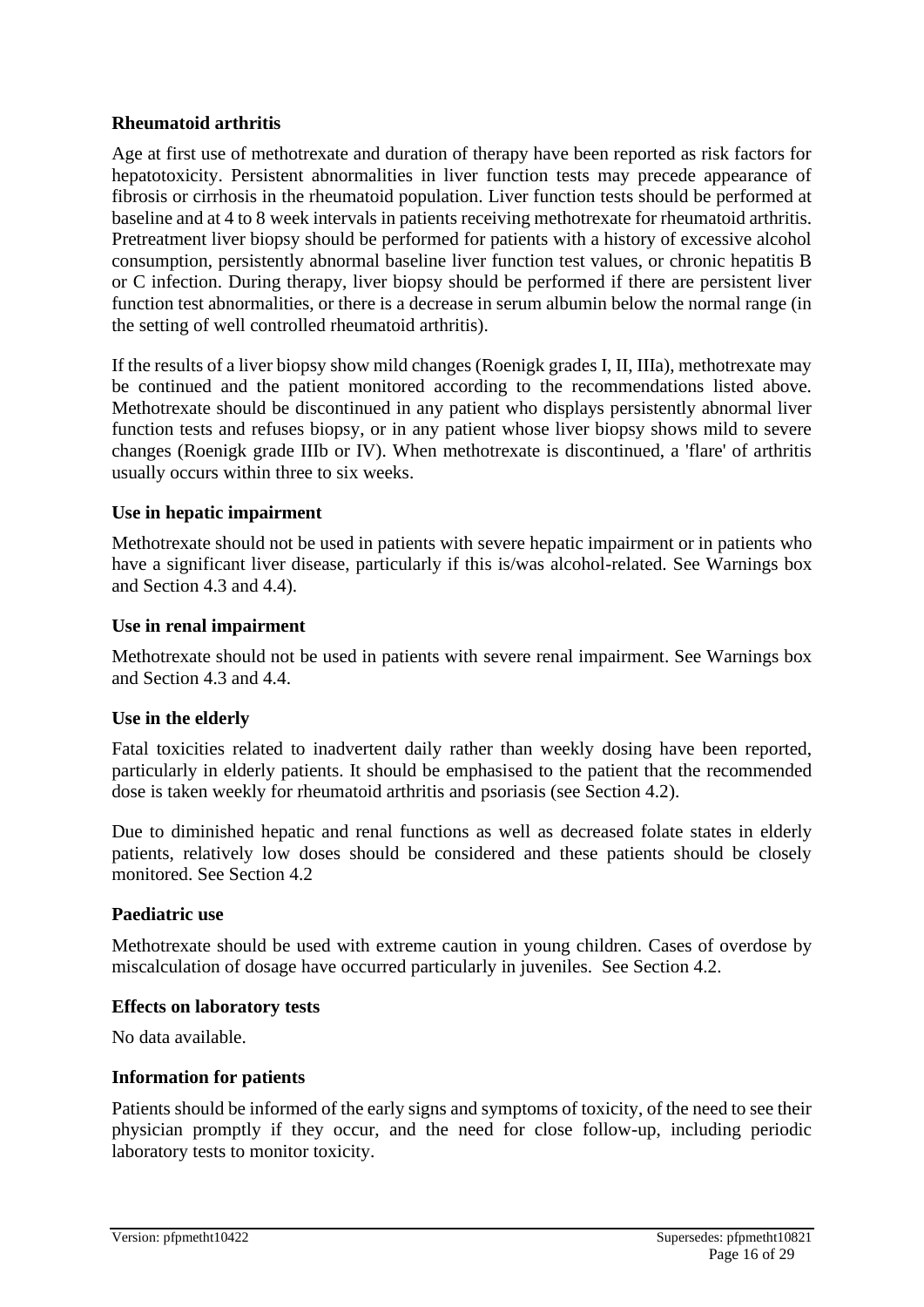Patients should be informed that the dose of methotrexate is once weekly in the treatment of rheumatoid arthritis and psoriasis (see Section 4.2). The prescriber should specify the day of intake on the prescription. Pharmacists should clearly indicate the day of the week the weekly dose is to be taken on the dispensing label. Patients should be aware of the importance of adhering to the once weekly intake and that daily administration can lead to serious toxic effects.

Patients should be advised to report all symptoms or signs suggestive of infection.

Patients should be informed of the risk of pneumonitis and advised to contact their doctor immediately should they develop a persistent cough or dyspnoea.

Patients should be advised to contact their doctor immediately if they experience symptoms of spitting or coughing up blood .

Patients should be informed of the potential benefit and risk in the use of methotrexate. The risk of effects on reproduction should be discussed with both male and female patients taking methotrexate.

Patients receiving methotrexate should avoid excessive unprotected exposure to sun or sunlamps because of possible photosensitivity reactions and increased risk of skin cancer (nonmelanoma and melanoma).

Patients should be advised that adverse reactions to methotrexate, such as dizziness and fatigue, may affect their ability to drive or operate machinery.

Methoblastin tablets contain lactose monohydrate. Patients with rare hereditary problems of galactose intolerance, the Lapp lactase deficiency or glucose-galactose malabsorption should not take this medicine.

# **4.5 Interactions with other medicines and other forms of interactions**

# **Chemotherapeutic agents**

Enhancement of nephrotoxicity may be seen if high-dose methotrexate is administered in combination with a potentially nephrotoxic chemotherapeutic agent (e.g., cisplatin).

# **L-Asparaginase**

The administration of L-asparaginase has been reported to antagonise the effect of methotrexate.

# **Mercaptopurine**

Methotrexate increases the plasma levels of mercaptopurine. Combination of methotrexate and mercaptopurine may therefore require a dose adjustment.

# **Drug highly bound to plasma proteins**

Methotrexate is bound in part to serum albumin after absorption and toxicity may be increased because of displacement by other highly bound drugs such as salicylates, sulphonamides, sulphonylureas, phenylbutazone, phenytoin, and some antibacterials such as penicillins,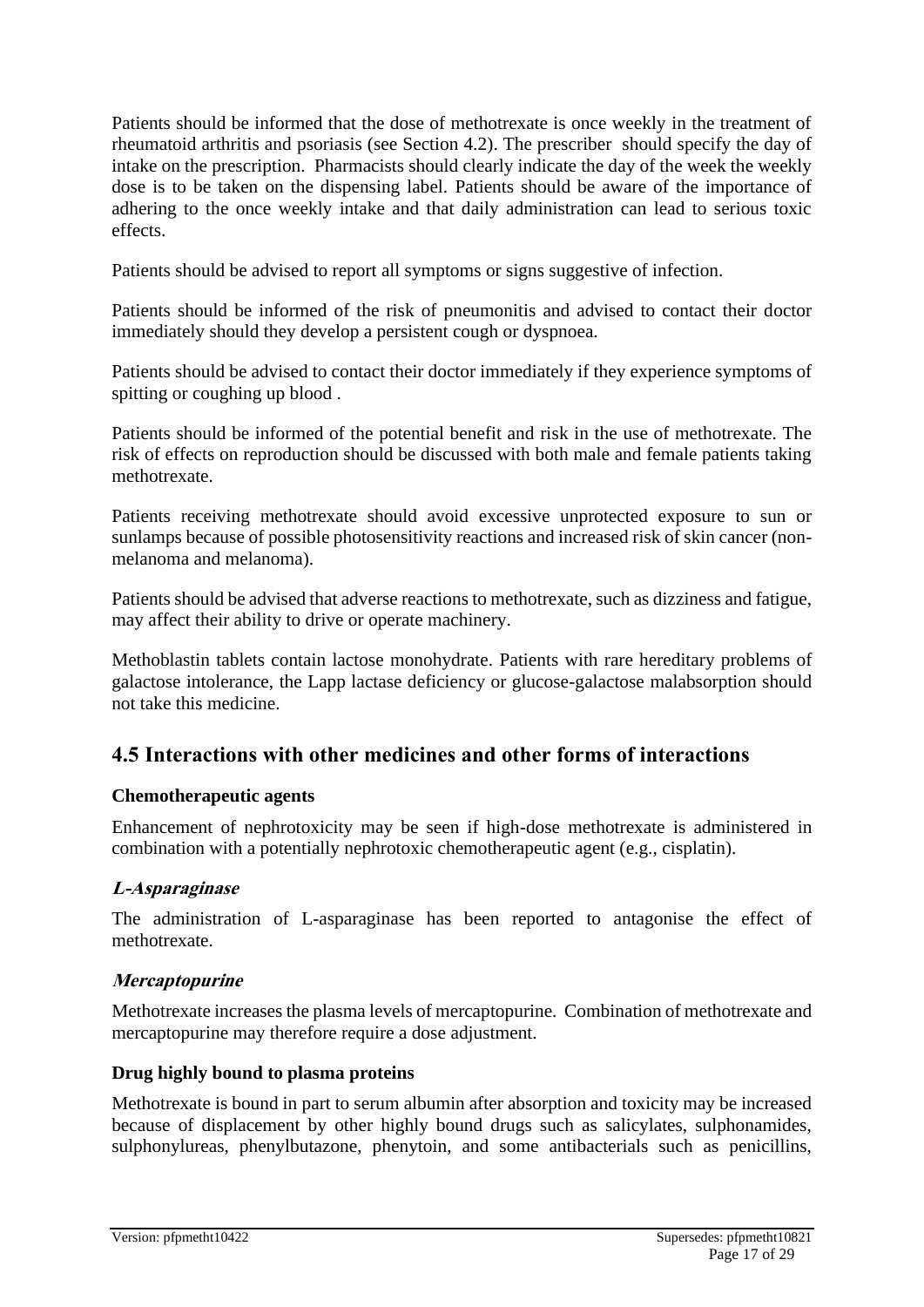tetracycline, chloramphenicol, pristinamycin, probenecid and para-aminobenzoic acid. When methotrexate is used concurrently with these drugs, its toxicity may be increased.

### **Hypolipidaemic compounds**

Hypolipidaemic compounds such as cholestyramine proved preferential binding substrates compared to serum proteins when given in combination with methotrexate. These drugs, especially salicylates and sulphonamides, whether antibacterial, hypoglycaemic or diuretic, should not be given concurrently until the significance of these findings is established.

### **Probenecid and drugs reducing tubular secretion**

Since probenecid and weak organic acids, such as "loop-diuretics", as well as pyrazoles reduce tubular secretion, great caution should be exercised when these medicinal products are coadministered with methotrexate.

#### **Disease-modifying antirheumatic drug (DMARD) and Nonsteroidal Anti-inflammatory Drugs (NSAIDs)**

*Oncology indications*: NSAIDs should not be administered prior to or concomitantly with high dose methotrexate, for example as used in the treatment of osteosarcoma. Concomitant administration of NSAIDs with high-dose methotrexate therapy has been reported to elevate and prolong serum methotrexate levels, resulting in deaths from severe haematological (including bone marrow suppression and aplastic anaemia) and gastrointestinal toxicity.

Caution should be used when NSAIDs and salicylates are administered concomitantly with lower doses of methotrexate. These drugs have been reported to reduce tubular secretion of methotrexate in an animal model and may enhance its toxicity.

Unexpectedly severe (sometimes fatal) marrow suppression and gastrointestinal toxicity have been reported with concomitant administration of methotrexate (usually in high doses) with some NSAIDs including aspirin and other salicylates, azapropazone, diclofenac, indomethacin and ketoprofen. Naproxen has been reported not to affect the pharmacokinetics of methotrexate but a fatal interaction has been reported.

*Non-oncology indications:* In treating rheumatoid arthritis with methotrexate, aspirin, NSAIDs, and/or low dose steroids may be continued.Despite the potential interactions, studies of methotrexate in patients with rheumatoid arthritis have included concurrent use of dosage regimens of NSAIDs without apparent problems. However, doses used in rheumatoid arthritis (7.5 to 15 mg/week) are somewhat lower than those used in psoriasis. Larger doses could lead to unexpected toxicity. Therefore, until more is known about the NSAID/methotrexate interaction, it is recommended that methotrexate dosage be carefully controlled during treatment with NSAIDs.

The interactions of methotrexate and other antirheumatic drugs such as gold, penicillamine, hydroxychloroquine and sulfasalazine have not been studied. Concurrent use may increase the incidence of adverse effects.

#### **Antibiotics**

#### **Ciprofloxacin**

Renal tubular transport is diminished by ciprofloxacin s; use of methotrexate with this drug should be carefully monitored.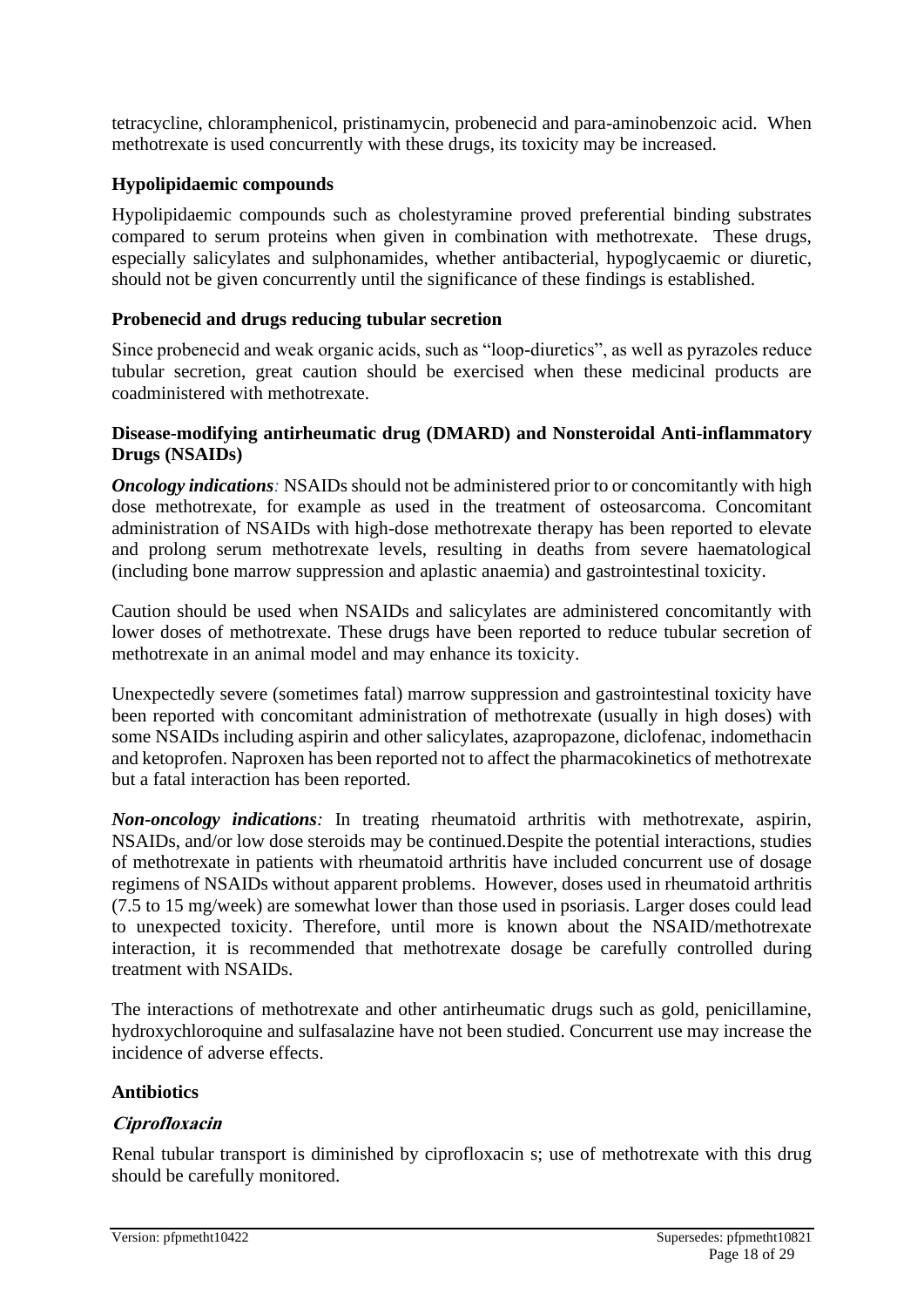### **Penicillins and sulfonamides**

Penicillins and sulfonamides may reduce renal clearance of methotrexate, thereby increasing serum concentrations of methotrexate. Haematologic and gastrointestinal toxicity have been observed in combination with high and low dose methotrexate. Use of methotrexate with penicillins and sulfonamides should be carefully monitored.

#### **Oral antibiotics**

Oral antibiotics such as tetracycline, chloramphenicol and non-absorbable broad-spectrum antibiotics, may decrease intestinal absorption of methotrexate or interfere with the enterohepatic circulation by inhibiting bowel flora and suppressing metabolism of the drug by bacteria. Trimethoprim/sulfamethoxazole has been reported rarely to increase bone marrow suppression in patients receiving methotrexate, probably by decreased tubular secretion and/or an additive anti-folate effect.

Concurrent use of the anti-protozoal *pyrimethamine* may increase the toxic effects of methotrexate because of an additive anti-folate effect.

#### **Vitamins**

Vitamin preparations containing folic acid or its derivatives may decrease responses to methotrexate and should not be given concomitantly. Folate deficiency states may increase methotrexate toxicity.

**Assay for folate**: Methotrexate may inhibit the organism used in the assay and interfere with detection of folic acid deficiency.

#### **Other cytotoxic drugs**

Methotrexate is often used in combination with other cytotoxic drugs. Additive toxicity may be expected in chemotherapy regimens which combine drugs with similar pharmacologic effects and special monitoring should be made with regard to bone marrow depression, renal, gastrointestinal and pulmonary toxicity. The dosage of methotrexate should be adjusted if it is used in combination with other chemotherapeutic agents with overlapping toxicities.

#### **Hepatotoxic agents**

Concurrent use of other potentially hepatotoxic agents (e.g., leflunomide, sulfasalazine and alcohol) should be avoided due to an increased risk of hepatotoxicity. Special caution should be exercised when azathioprine is given concurrently with methotrexate. The combination of methotrexate with retinoids, such as acitretin, is contraindicated (see Section 4.3).

#### **Allopurinol**

Concomitant use of allopurinol with methotrexate may result in an increased incidence of cytotoxic-induced bone marrow depression.

#### **Leflunomide**

Methotrexate in combination with leflunomide may also increase the risk of pancytopenia and interstitial pneumonitis.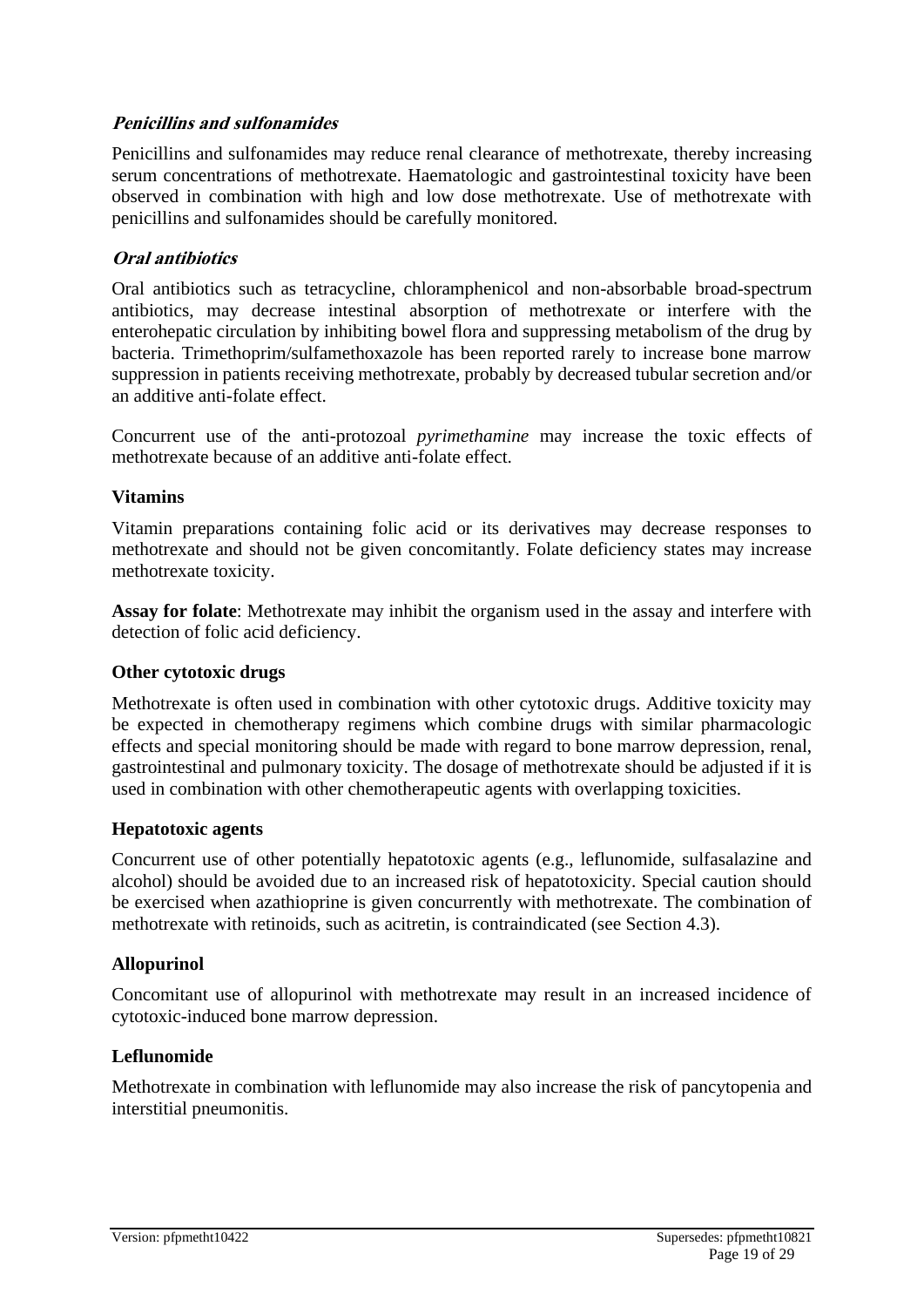#### **Nitrous oxide anaesthesia**

The use of nitrous oxide anaesthesia potentiates the effect of methotrexate on folate metabolism, yielding increased toxicity such as severe unpredictable myelosuppression, stomatitis and neurotoxicity with intrathecal administration. Whilst this effect can be reduced by the use of folinic acid rescue (see Section 4.9), avoid concomitant use of nitrous oxide in patients receiving methotrexate. Use caution when administering methotrexate after a recent history of nitrous oxide administration.

#### **Amiodarone**

Amiodarone administration to patients receiving methotrexate treatment for psoriasis has induced ulcerative skin lesions.

#### **Psoralen plus ultraviolet light (PUVA) therapy**

Skin cancer has been reported in a few patients with psoriasis or mycosis fungoides (a cutaneous T-cell lymphoma) receiving concomitant treatment with methotrexate plus PUVA therapy (methoxalen and ultraviolet light).

#### **Packed red blood cells**

Care should be exercised whenever packed red blood cells and methotrexate are given concurrently. Patients receiving 24 hour methotrexate infusion and subsequent transfusions have showed enhanced toxicity probably resulting from prolonged serum-methotrexate concentrations.

#### **Vaccines**

Methotrexate is an immunosuppressant and may reduce immunological response to concurrent vaccination. Severe antigenic reactions may occur if a live vaccine is given concurrently.

Vaccination with a live vaccine in patients receiving chemotherapeutic agents may result in severe and fatal infections and are therefore contraindicated (see Section 4.3).

#### **Theophylline**

Methotrexate may decrease the clearance of theophylline; theophylline levels should be monitored when used concurrently with methotrexate.

#### **Diuretics**

Bone marrow suppression and decreased folate levels have been described in the concomitant administration of triamterene and methotrexate.

#### **Proton pump inhibitors**

Coadministration of proton pump inhibitors (PPIs) (e.g., omeprazole, pantoprazole) with methotrexate may decrease the clearance of methotrexate causing elevated methotrexate plasma levels with clinical signs and symptoms of methotrexate toxicity. Concomitant use of proton pump inhibitors and high dose methotrexate should therefore be avoided, especially in patients with renal impairment. (see Section 4.4)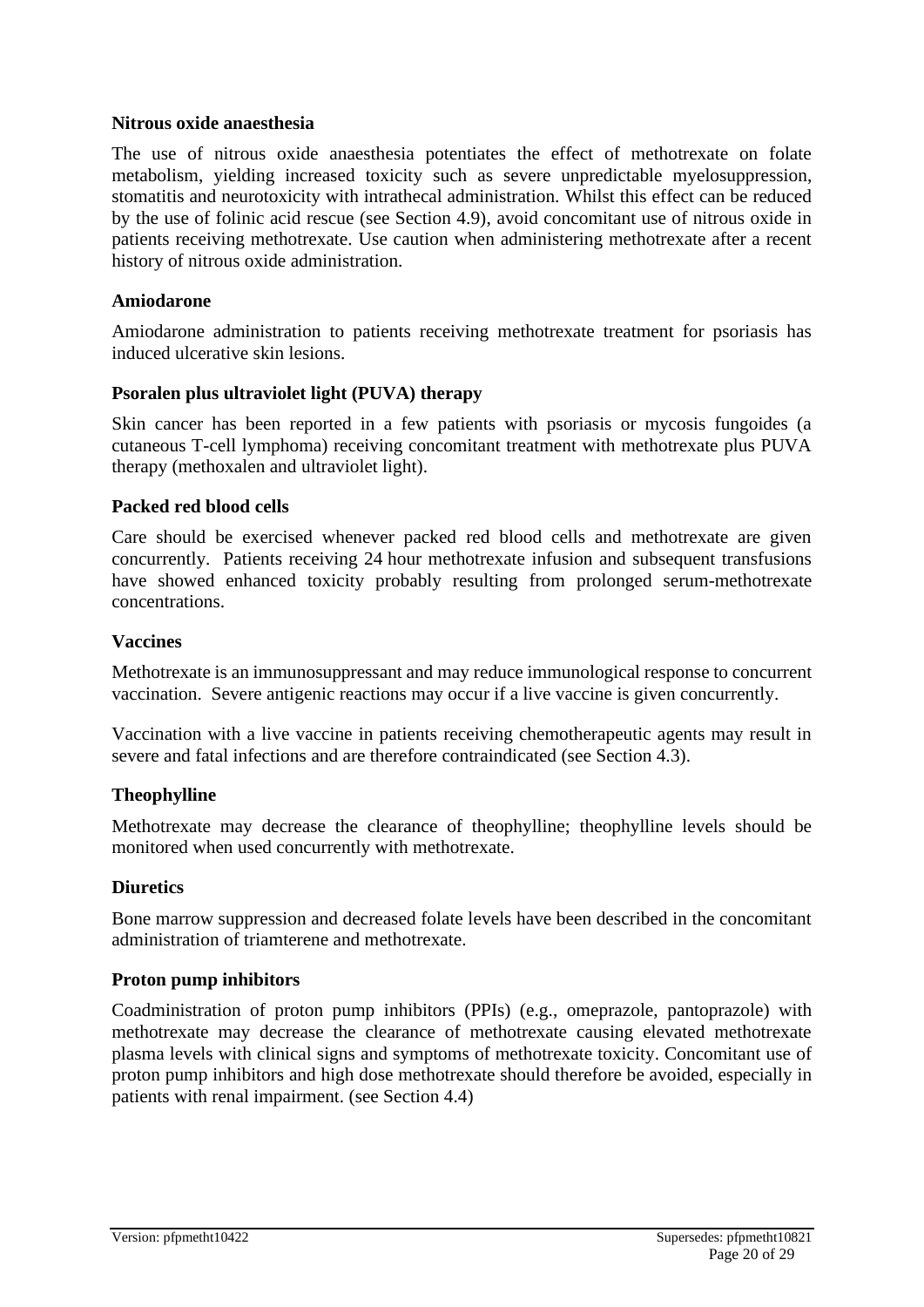# **Phenytoin**

Cytotoxic agents may impair absorption of phenytoin, which may decrease efficacy of phenytoin and increase the risk for exacerbation of convulsions. Risk of toxicity enhancement or loss of efficacy of the cytotoxic drug due to increased hepatic metabolism by phenytoin is possible.

#### **Ciclosporin and other immune-modulating agents**

Ciclosporin may potentiate methotrexate efficacy and toxicity. There is a risk of excessive immunosuppression with risk of lymphoproliferation when the combination is used.

# **4.6 Fertility, pregnancy and lactation**

#### **Effects on fertility**

Methotrexate has been reported to cause impairment of fertility, defective oogenesis or spermatogenesis, oligospermia, menstrual dysfunction and amenorrhoea in humans, during and for a short period after cessation of therapy.

Men treated with methotrexate should use contraception and not father a child during and for six months after treatment. Methotrexate may be genotoxic and has caused increased number of abnormal and immobile spermatozoa in clinical studies.

Since treatment with methotrexate can lead to severe and possibly irreversible disorders in spermatogenesis, men should seek advice about the possibility of sperm preservation before starting the therapy.

The possible risks of effects on reproduction should be discussed with patients of childbearing potential (see Use in pregnancy section below).

#### **Use in pregnancy – Pregnancy Category D**

Use of methotrexate is contraindicated throughout pregnancy (see Section 4.3).

Methotrexate causes embryotoxicity, abortion and fetal defects in humans. Methotrexate has been shown to be teratogenic. It has caused fetal death and/or congenital abnormalities in humans; therefore, it is not recommended in women of childbearing potential unless there is appropriate medical evidence that the benefits can be expected to outweigh the considered risks.

Women of childbearing potential should not be started on methotrexate until any existing pregnancy is excluded with certainty, e.g., pregnancy test prior to initiating therapy.

Both male and female patients should be fully counselled on the serious risk to the fetus should they become pregnant while undergoing treatment.

Pregnancy should be avoided and reliable effective contraception used if either partner is receiving methotrexate, during and for a minimum of six months (see Warnings box and Section 4.3) after therapy has ceased, although the optimal time interval between the cessation of methotrexate treatment of either partner, and pregnancy, has not been clearly established.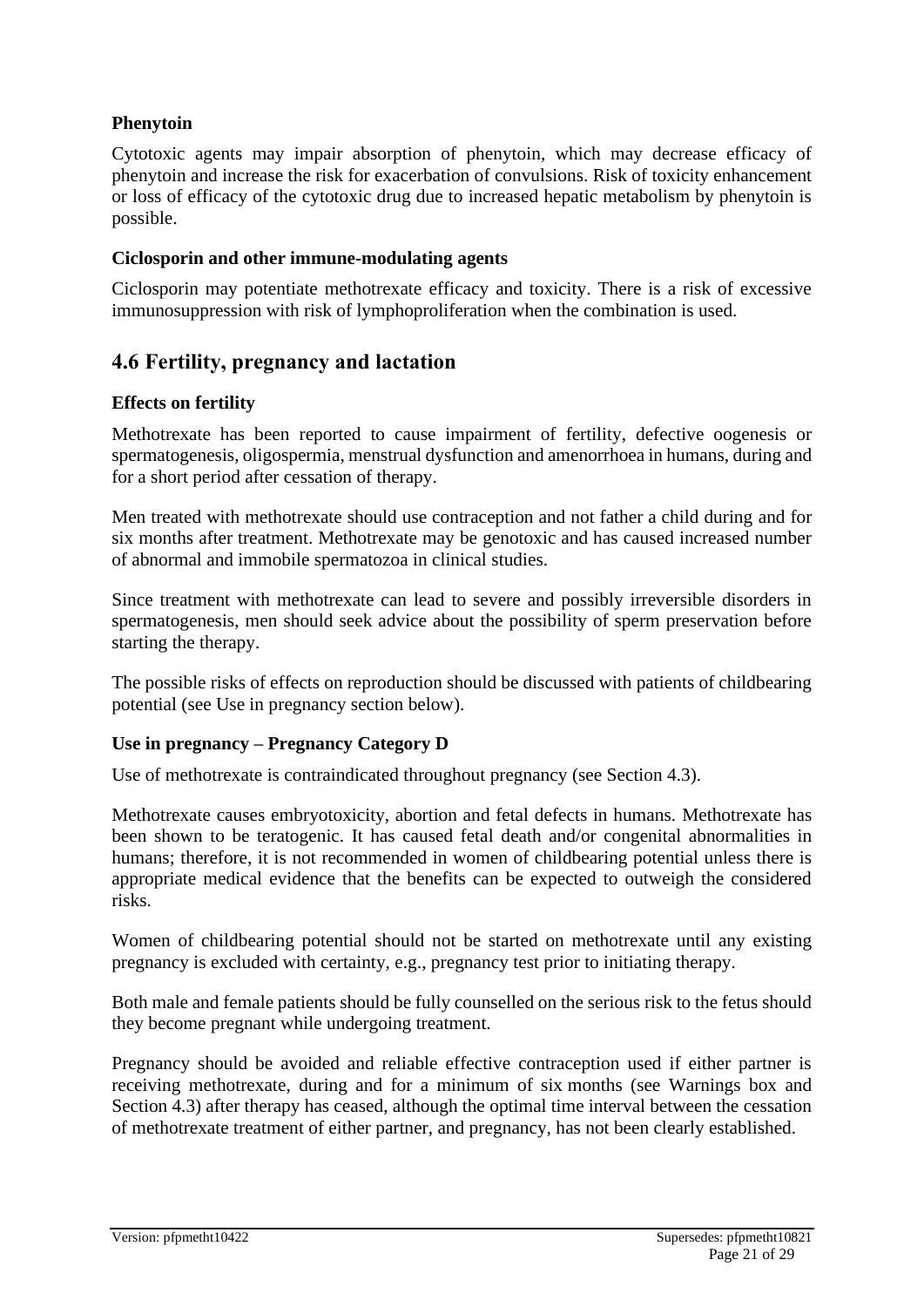### **Use in lactation**

Methotrexate passes into breast milk and is contraindicated during breastfeeding (see Section 4.3). The highest breast milk to plasma concentration ratio reached was 0.08:1. Because of the potential for serious adverse reactions from methotrexate in breast fed infants, it is contraindicated in nursing mothers.

# **4.7 Effects on ability to drive and use machines**

Central nervous system symptoms, such as fatigue and dizziness, can occur during treatment with methotrexate which may have minor or moderate influence on the ability to drive and use machines.

# **4.8 Adverse effects (undesirable effects)**

The major toxic effects of methotrexate occur on normal, rapidly proliferating tissues, particularly the bone marrow and gastrointestinal tract. Ulcerations of the oral mucosa are usually the earliest signs of toxicity.

Most adverse reactions are reversible if detected early. When adverse reactions do occur, the drug should be reduced in dosage or discontinued and appropriate corrective measures should be taken. This includes use of folinic acid (calcium folinate) (see Section 4.4 and 4.9).

The most common adverse reactions of methotrexate are bone marrow suppression and mucosal damage which manifest as ulcerative stomatitis, leucopenia, nausea and other gastrointestinal disorders. Other reported adverse reactions include malaise, undue fatigue, chills and fever, headache, dizziness, drowsiness, tinnitus, blurred vision, eye discomfort and decreased resistance to infections.

In general, the incidence and severity of side effects are related to dose, dosing frequency, method of administration and duration of exposure. Adverse reactions are most common when using high and repeated doses of methotrexate in the treatment of malignant neoplasms.

Adverse reactions as reported for the various organ systems are as follows:

**Infections and infestations:** Infections (including fatal sepsis), decreased resistance to infection, opportunistic infections (sometimes fatal in patients receiving methotrexate therapy for neoplastic and non-neoplastic diseases). pneumonia, *pneumocystis jirovecii* pneumonia (most common infection), respiratory tract infection, cutaneous bacterial infections, pneumonia, sepsis, nocardiosis, histoplasmosis, cryptococcosis, herpes zoster*,* herpes simplex hepatitis, disseminated herpes simplex cytomegalovirus infection (including cytomegaloviral pneumonia), reactivation of hepatitis B infection, worsening of hepatitis C infection.

**Neoplasms benign, malignant, and unspecified (including cysts and polyps):** Lymphoma (including reversible lymphoma), tumour lysis syndrome, melanoma and non-melanoma skin cancer .

**Blood and lymphatic system disorders:** Bone marrow failure, Bone marrow depression, leucopenia, neutropenia, thrombocytopenia, anaemia, aplastic anaemia, megaloblastic anaemia, eosinophilia, pancytopenia, agranulocytosis, lymphadenopathy, lymphoproliferative disorders (including reversible), haemorrhage (from various sites), septicaemia.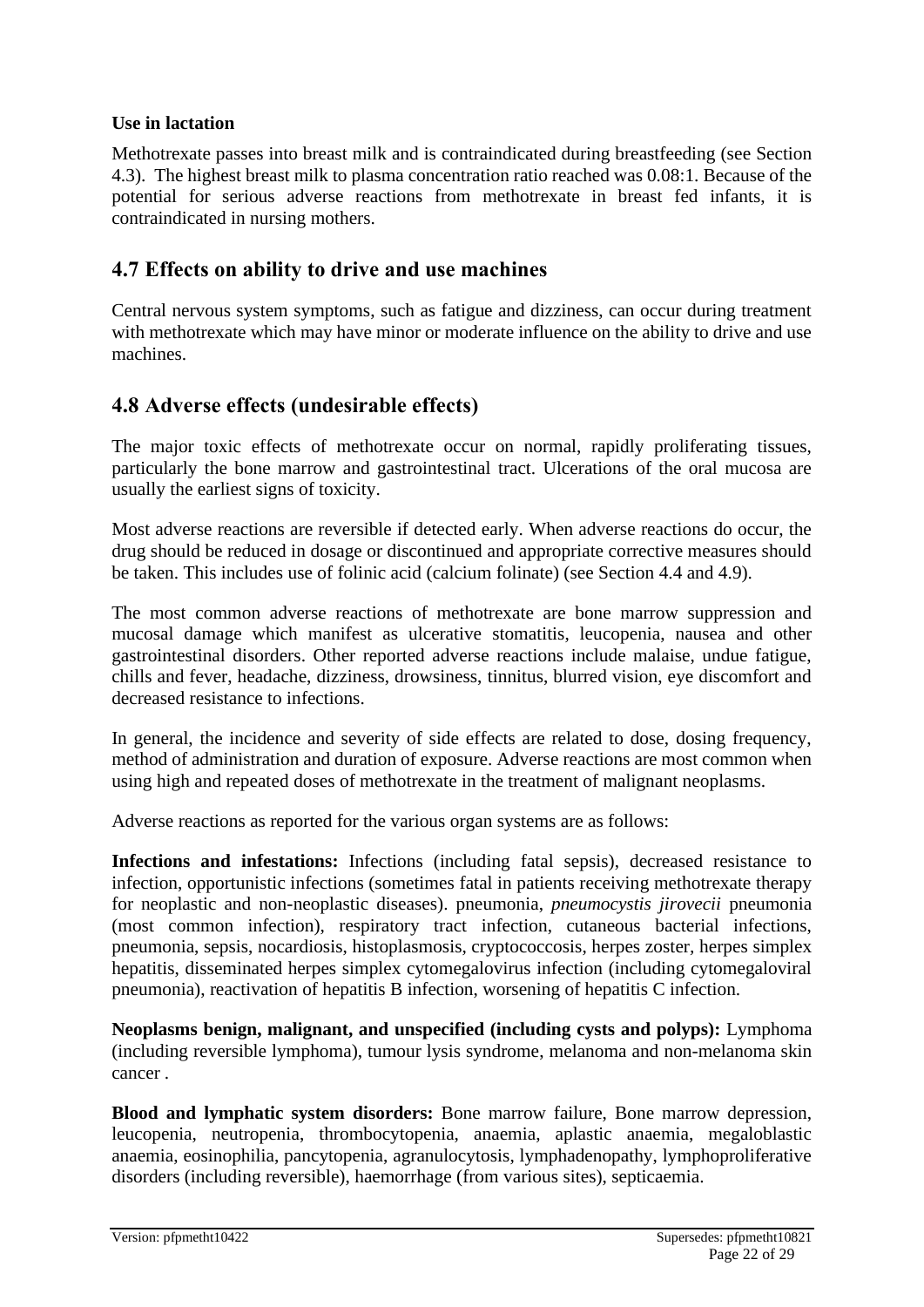**Immune system disorders:** Anaphylactoid reaction, anaphylactic reaction, hypogammaglobulinaemia.

**Metabolism and nutrition disorders:** Diabetes mellitus, metabolic disorder.

Psychiatric disorders: Depression, confusion, irritability, transient subtle cognitive dysfunction, mood alteration.

**Nervous system disorders:** Paraesthesia, headaches, dizziness, drowsiness, convulsions, aphasia, hemiparesis, speech impairment, paresis, dysarthria, lethargy, motor dysfunction, cranial nerve palsies, leucoencephalopathy, encephalopathy, CSF pressure increased, neurotoxicity, arachnoiditis, coma, paraplegia, stupor, ataxia, dementia, unusual cranial sensations, Guillain Barre Syndrome.

**Eye disorders:** Conjunctivitis, blurred vision, eye discomfort, serious visual changes of unknown aetiology including transient blindness/vision loss.

#### **Ear and labyrinth disorders:** Tinnitus.

Cardiac disorders: Pericarditis, pericardial effusion, pericardial tamponade.

**Vascular disorders:** Vasculitis, hypotension, thromboembolic events (including arterial thrombosis, cerebral thrombosis, deep vein thrombosis, retinal vein thrombosis thrombophlebitis and pulmonary embolism).

**Respiratory, thoracic and mediastinal disorders:** Pneumonitis, interstitial pneumonitis (including fatalities), respiratory fibrosis, interstitial pulmonary fibrosis, reversible eosinophilic pulmonary infiltrates chronic interstitial obstructive pulmonary disease, pulmonary alveolar haemorrhage (has been reported for methotrexate used in rheumatologic and related indications), pharyngitis, alveolitis, pleural effusion, pleurisy, dyspnoea, chest pain, hypoxia, cough (especially dry and non-productive), respiratory failure.

**Gastrointestinal disorders:** Mucositis, gingivitis, stomatitis, glossitis, decreased appetite, anorexia, nausea, vomiting, diarrhoea, abdominal distress, haematemesis, melaena, gastrointestinal ulceration (including oral ulcers) and bleeding, pancreatitis, intestinal perforation, noninfectious peritonitis, toxic megacolon, malabsorption, enteritis.

**Hepatobiliary disorders:** Hepatic failure, acute and chronic hepatotoxicity, acute liver atrophy, necrosis, fatty metamorphosis, acute hepatitis, periportal fibrosis, chronic fibrosis, hepatic cirrhosis, elevated liver enzymes, increase of transaminases and blood lactate dehydrogenase, decreased serum albumin. Alteration of liver function tests (increases in transaminases and LDH levels) is commonly reported but usually resolves within one month after cessation of therapy.

**Skin and subcutaneous tissue disorders:** Toxic epidermal necrolysis (Lyell's syndrome), Stevens-Johnson syndrome, exfoliative dermatitis, painful damage to psoriatic lesions, skin ulceration, skin necrosis, erythema multiforme, drug reaction with eosinophilia and systemic symptoms, dermatitis, erythematous rashes, pruritus, urticaria, photosensitivity, pigmentation disorder (depigmentation/hyperpigmentation), alopecia, petechiae, ecchymosis, telangiectasia, acne, folliculitis, furunculosis, nail changes, nail hyperpigmentation, acute paronychia.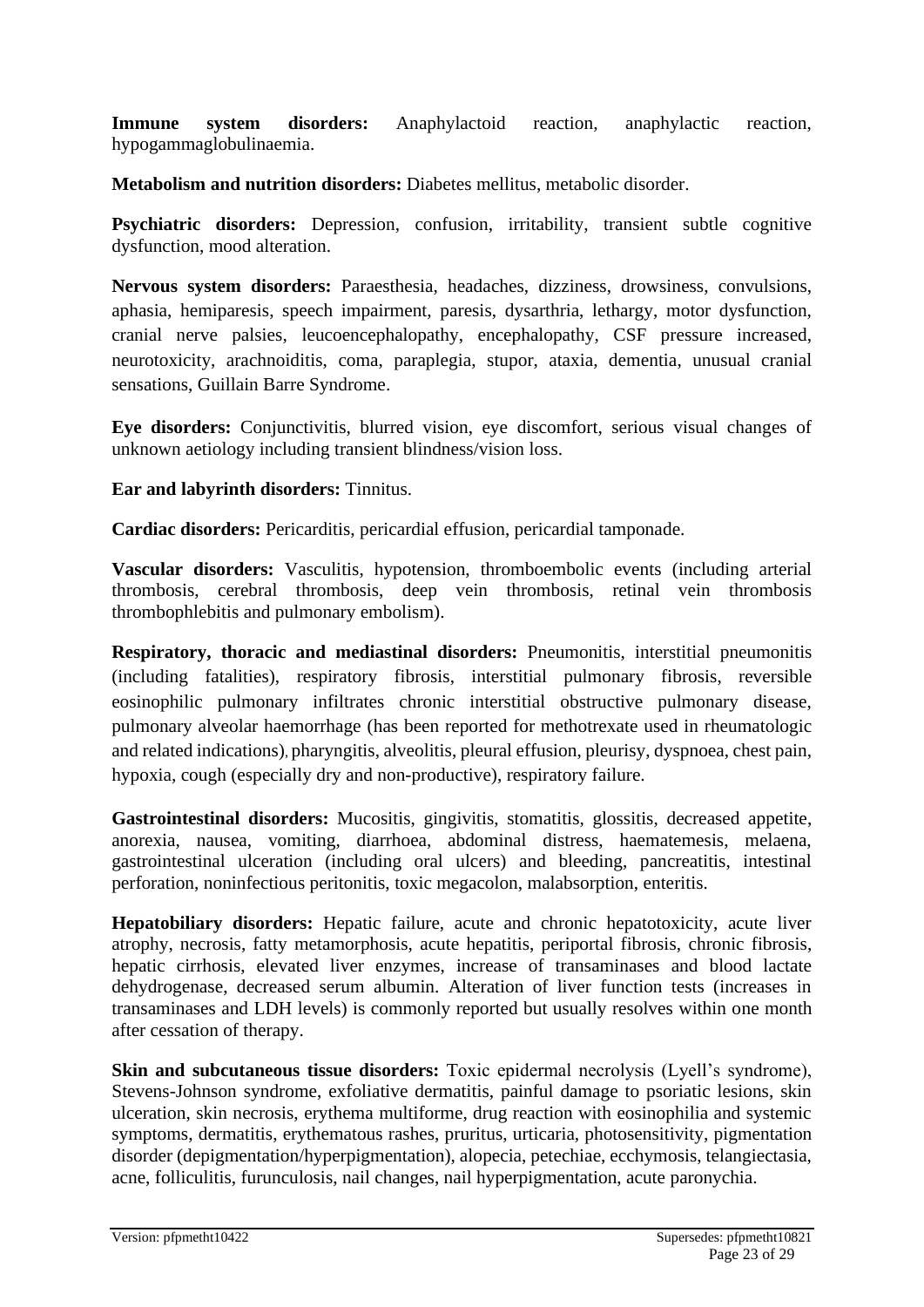**Musculoskeletal, connective tissue and bone disorders:** Osteoporosis, osteonecrosis (aseptic necrosis of the femoral head), soft tissue necrosis, abnormal tissue cell changes, arthralgia/myalgia, stress fracture, back pain, nuchal rigidity.

**Renal and urinary disorders:** Renal failure, severe nephropathy, dysuria, azotaemia, cystitis, haematuria, proteinuria, urogenital dysfunction.

**Pregnancy, puerperium and perinatal conditions:** Abortion, fetal defects, fetal death

**Reproductive system disorders:** Defective oogenesis or spermatogenesis, transient oligospermia, menstrual dysfunction, infertility**,** vaginal bleeding, vaginal ulceration, vaginitis, vaginal discharge, gynaecomastia, loss of libido, impotence.

**General disorders and administration site conditions**: Sudden death, increased rheumatoid nodules, pyrexia, chills, malaise, fatigue.

### **Reporting suspected adverse effects**

Reporting suspected adverse reactions after registration of the medicinal product is important. It allows continued monitoring of the benefit-risk balance of the medicinal product. Healthcare professionals are asked to report any suspected adverse reactions at [www.tga.gov.au/reporting](http://www.tga.gov.au/reporting-problems)[problems.](http://www.tga.gov.au/reporting-problems)

# **4.9 Overdose**

Cases of overdose, sometimes fatal, due to erroneous daily intake instead of weekly intake of oral methotrexate have been reported (see WARNINGS box and Section 4.2).

#### **Signs and symptoms**

Symptoms commonly reported following oral overdose include those symptoms and signs reported at pharmacological doses, particularly haematological and gastrointestinal reactions. These signs and symptoms include leucopenia, thrombocytopenia, anaemia, pancytopenia, bone marrow suppression, mucositis, stomatitis, oral ulceration, nausea, vomiting, gastrointestinal ulceration, gastrointestinal bleeding, anorexia, progressive weight loss and bloody diarrhoea. In some cases of overdose, no symptoms were reported. There have been reports of death following overdose. In these cases, events such as sepsis or septic shock, renal failure and aplastic anaemia were also reported.

#### **Recommended treatment**

Consider administration of activated charcoal in the event of a potentially toxic ingestion. Activated charcoal is most effective when administered within 1-hour of ingestion. In patients who are not fully conscious or have impaired gag reflex, consideration should be given to administering activated charcoal via nasogastric tube once the airway is protected.

Folinic acid (calcium folinate) neutralises effectively the immediate toxic effects of methotrexate. After an inadvertent overdosage of methotrexate, calcium folinate should be given as soon as possible and preferably started within 1 hour after the administration of methotrexate. As the time interval between methotrexate administration and folinic acid initiation increases, the effectiveness of folinic acid in counteracting toxicity decreases.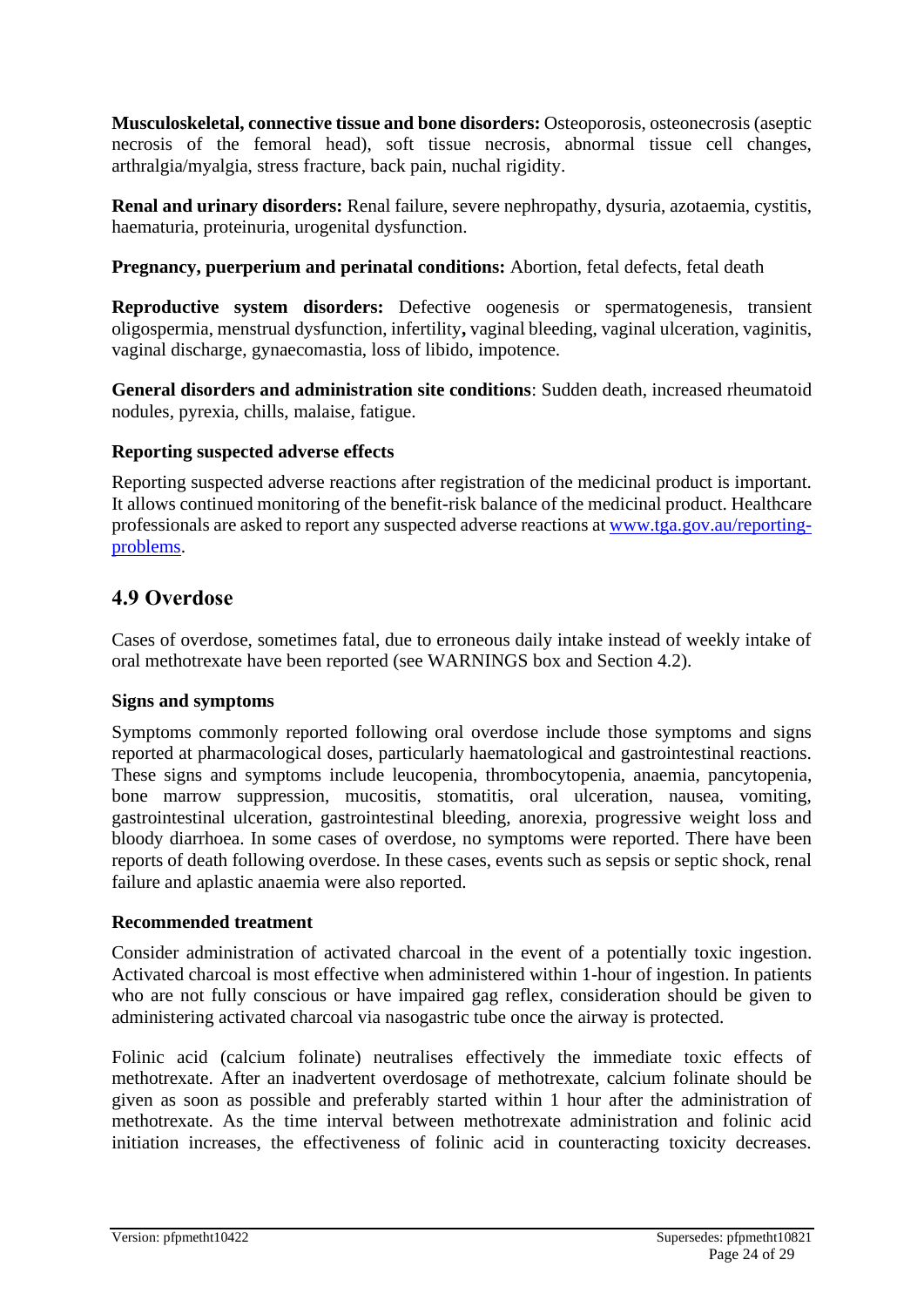Monitoring of the serum methotrexate concentration is essential in determining the optimal dose and duration of treatment with folinic acid.

Calcium folinate should be given at 10 mg/m<sup>2</sup> IV or IM q 6 hours until the serum methotrexate levels are below 10-8M. In the presence of gastric stasis or obstruction calcium folinate should be administered parenterally. Concomitant hydration (3 L/d) and urinary alkalinisation with sodium bicarbonate should be employed. The bicarbonate dose should be adjusted to maintain a urinary pH at 7 or greater. Serum samples should be assayed for creatinine levels and methotrexate levels at 24 hour intervals. If the 24 hour serum creatinine level has increased 50% over baseline or if the 24 hour methotrexate level is  $>5$  X 10<sup>-6</sup>M or the 48 hour methotrexate level is  $9 \times 10^{-7}$ M or higher, the doses of calcium folinate should be increased to 100 mg/m<sup>2</sup> IV q 3 hours until the methotrexate level is  $\langle 10^{-8}$ M. The infusion rate of calcium folinate should not exceed 16.0 mL (160 mg calcium folinate) per minute. Patients with significant third space accumulations should be considered high-risk and monitored until serum methotrexate levels are  $\langle 10^{-8}$ M regardless of their 24 hour serum concentration.

The above mentioned statements on calcium folinate dosage do not apply with high-dosage methotrexate therapy. The dosages of calcium folinate have varied in different studies and the published literature on high-dosage methotrexate should be consulted.

In cases of massive overdose, hydration and urinary alkalinisation may be necessary to prevent the precipitation of the drug and/or its metabolites in the renal tubules. Neither standard haemodialysis nor peritoneal dialysis have been shown to significantly improve methotrexate elimination. Some clearance of methotrexate may be obtained by haemodialysis if the patient is totally anuric and no other therapeutic options are available. However, effective clearance of methotrexate has been reported with acute, intermittent haemodialysis using a high-flux dialysator.

For information on the management of overdose, contact the Poisons Information Centre on 13 11 26 (Australia).

# **5. PHARMACOLOGICAL PROPERTIES**

# **5.1 Pharmacodynamic properties**

# **Mechanism of action**

Methotrexate has as its principal mechanism of action the competitive inhibition of the enzyme folic acid reductase. Folic acid must be reduced to tetrahydrofolic acid by this enzyme in the process of DNA synthesis and cellular replication. Methotrexate inhibits the reduction of folic acid and interferes with tissue cell reproduction. Methotrexate is a phase specific substance. Its main effect is directed to the S-phase of cell division. Actively proliferating tissues such as malignant cells, bone marrow, fetal cells, dermal epithelium, buccal and intestinal mucosa and cells of the urinary bladder are in general more sensitive to the effects of methotrexate. Cellular proliferation in malignant tissue is greater than in most normal tissue and thus methotrexate may impair malignant growth without irreversible damage to normal tissues.

In psoriasis, the rate of production of epithelial cells in the skin is greatly increased over that in normal skin. This differential in reproduction rates is the basis for the use of methotrexate to control the psoriatic process.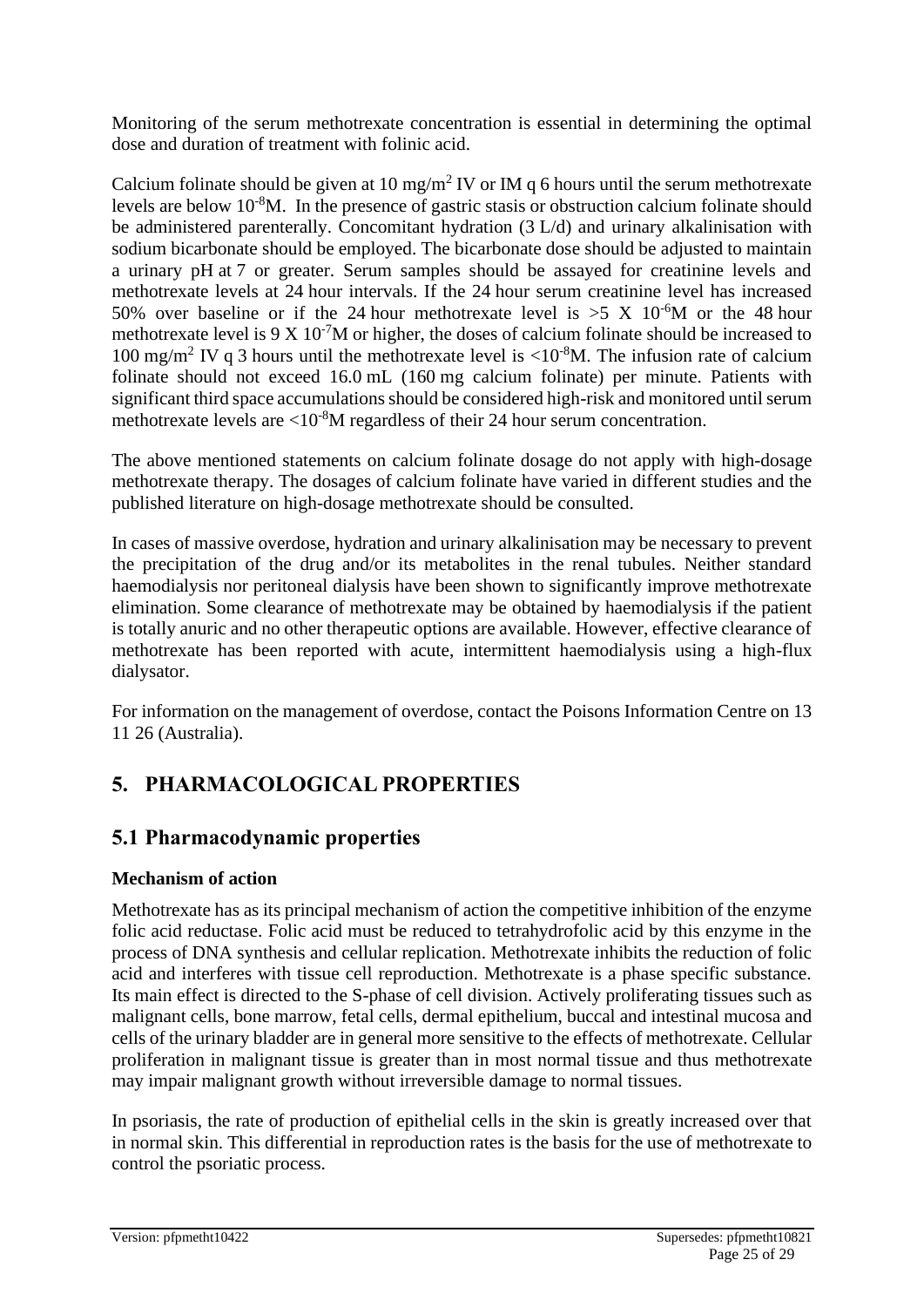In patients with rheumatoid arthritis, effects of methotrexate on articular swelling and tenderness can be seen as early as three to six weeks. Although methotrexate clearly ameliorates symptoms of inflammation (pain, swelling, stiffness) there is no evidence that it induces remission of rheumatoid arthritis nor has a beneficial effect been demonstrated on bone erosions and other radiological changes which result in impaired joint use, functional disability and deformity. Most studies of methotrexate in patients with rheumatoid arthritis are relatively short term (three to six months). Data from long term studies indicate that an initial clinical improvement is maintained for at least two years with continued therapy.

# **Clinical trials**

No data available.

# **5.2 Pharmacokinetic properties**

### **Absorption**

Orally administered methotrexate is absorbed rapidly in most, but not all, patients and reaches peak serum levels within 1 to 2 hours.

# **Distribution**

Approximately one half of absorbed methotrexate is reversibly bound to serum protein, but exchanges with body fluids easily and diffuses into the body tissue cells.

Methotrexate does not penetrate the blood cerebrospinal fluid barrier in therapeutic amounts when given orally

#### **Metabolism**

No data available.

# **Excretion**

Elimination is triphasic. The first phase probably describes distribution into organs; the second, renal excretion; and the third, passing of methotrexate into the enterohepatic circulation. Excretion occurs mainly through the kidneys. Approximately 41% of the dose is excreted unchanged in the urine during the first six hours, 90% within 24 hours. Repeated daily doses result in more sustained serum levels and some retention of methotrexate over each 24 hour period which may result in accumulation of the drug within the tissues. The liver cells appear to retain certain amounts of the drug for prolonged periods even after a single therapeutic dose. Methotrexate is retained in the presence of impaired renal function and may increase rapidly in the serum and in the tissue cells under such conditions.

# **5.3 Preclinical safety data**

# **Genotoxicity**

Methotrexate is mutagenic *in vivo* and *in vitro*. There is evidence that methotrexate causes chromosomal damage to animal somatic cells and human bone marrow cells. *In vitro*, methotrexate caused chromosomal aberrations in Chinese hamster A(T1) C1-3 cells, induced morphological transformation in mouse  $C3H/10T_{1/2}$  clone 8 cells and was associated with an increased incidence of large colony mutants at the tk locus in  $L5178Y/tk^{\pm}$  mouse lymphoma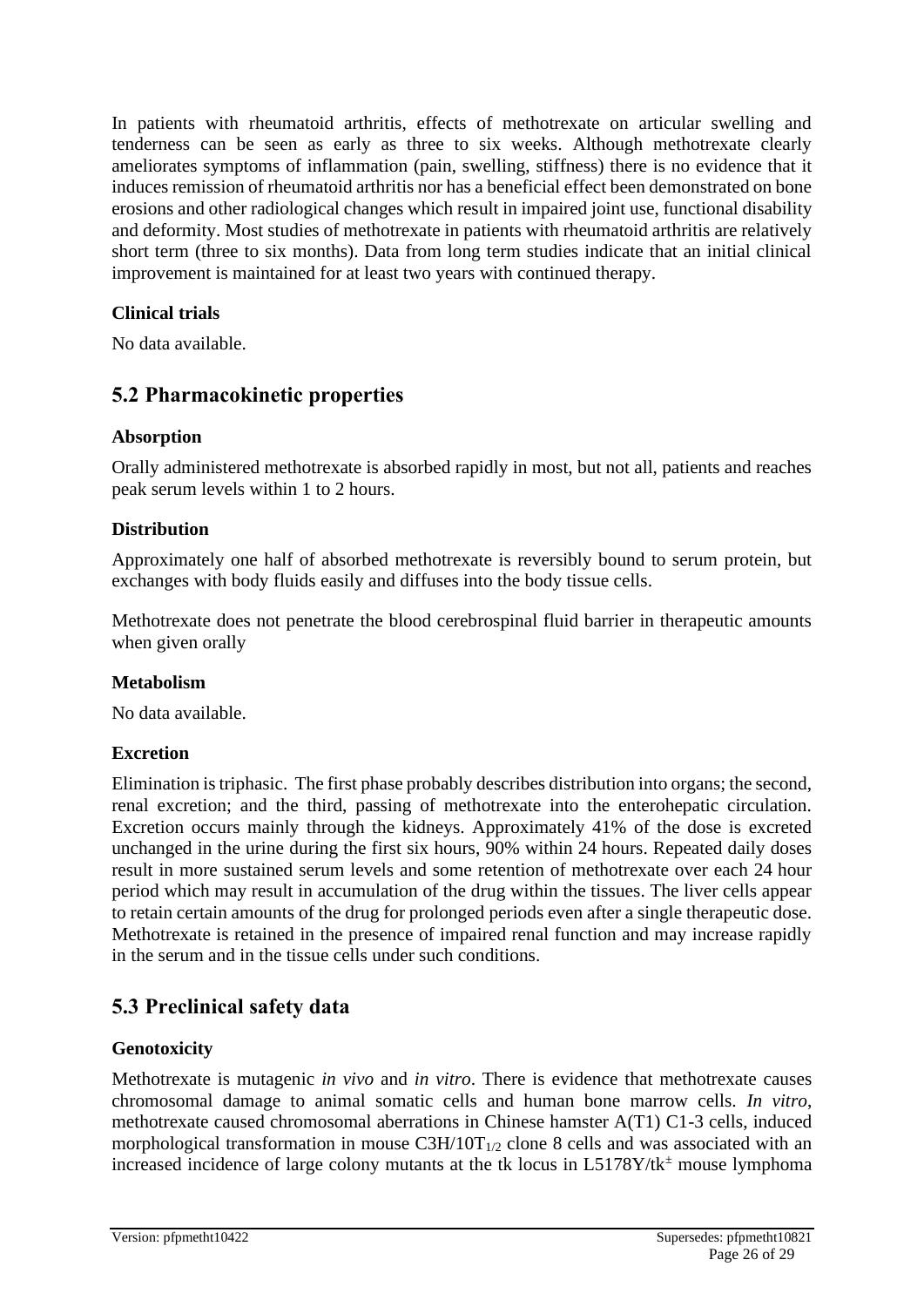cells. *In vivo*, it caused an increased incidence of polychromatic erythrocytes in mice and a transient and reversible increase in chromosomal aberrations in human bone marrow cells. The clinical significance of these findings is uncertain.

# **Carcinogenicity**

No controlled human data exist regarding the risk of neoplasia with methotrexate. Methotrexate has been evaluated in a number of animal studies for carcinogenic potential with inconclusive results.

Cytotoxic drugs have been reported to be associated with an increased risk of development of secondary tumours in humans. Reports of lymphoma, including reversible lymphomas and tumour lysis syndrome have been documented in patients treated with methotrexate.

Malignant lymphomas may occur in patients receiving low dose methotrexate, in which case therapy must be discontinued. Failure of the lymphoma to show signs of spontaneous regression requires initiation of cytotoxic therapy.

Assessment of the carcinogenic potential of methotrexate is complicated by conflicting evidence of an increased risk of certain tumours in rheumatoid arthritis. Benefit should be weighed against this potential risk before using methotrexate alone or in combination with other drugs, especially in children or young adults.

# **Reproductive and developmental toxicity**

There is evidence of a teratogenic risk in humans (craniofacial, cardiovascular and extremital malformations) and in several animal species.

# **6. PHARMACEUTICAL PARTICULARS**

# **6.1 List of excipients**

Maize starch, lactose monohydrate, pregelatinised maize starch, polysorbate 80, microcrystalline cellulose and magnesium stearate.

# **6.2 Incompatibilities**

Methotrexate is incompatible with cytarabine, fluorouracil and prednisolone.

# **6.3 Shelf life**

3 years.

# **6.4 Special precautions for storage**

Store below 25<sup>o</sup>C. Protect from light.

# **6.5 Nature and contents of container**

HDPE bottle with a child-resistant closure.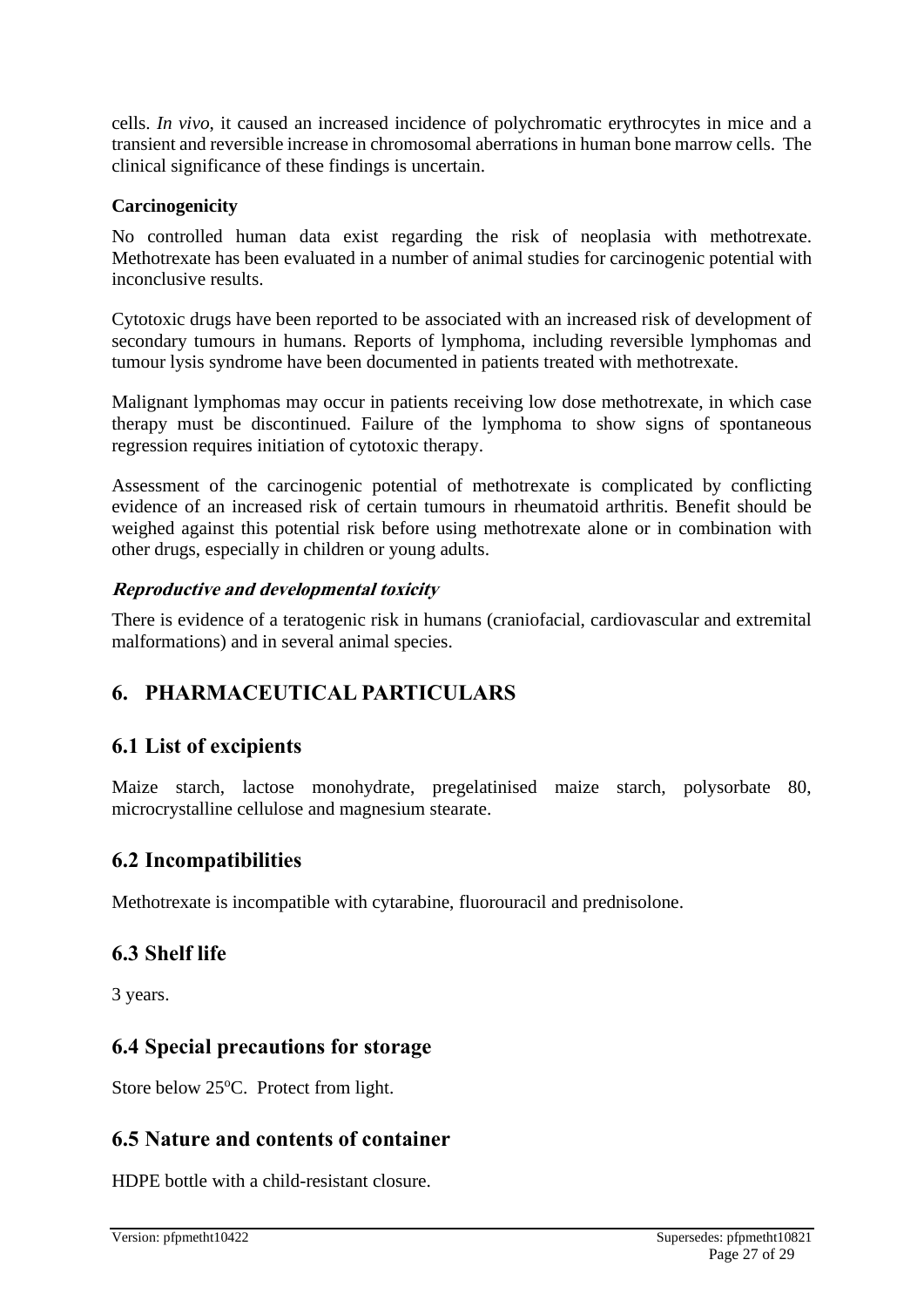Methoblastin 2.5 mg tablets are supplied in pack-sizes of 30 uncoated tablets.

Methoblastin 10 mg tablets are supplied in pack-sizes of 15 and 50 uncoated tablets.

# **6.6 Special precautions for disposal**

Individuals who have contact with anti-cancer drugs or work in areas where these drugs are used may be exposed to these agents in air or through direct contact with contaminated objects.

Guidelines and procedures for appropriate handling and disposal of hazardous chemicals should be observed in the handling of cytostatics.

In Australia, any unused medicine or waste material should be disposed of by taking to your local pharmacy.

Pregnant staff should be excluded from working with this drug.

# **6.7 Physicochemical properties**

#### **Chemical structure**



Methotrexate is practically insoluble in water, in alcohol and in methylene hydrochloride. It dissolves in dilute mineral acids and in dilute solutions of alkali hydroxides and carbonates.

# **CAS number**

59-05-2.

# **7. MEDICINE SCHEDULE (POISONS STANDARD)**

S4, Prescription Only Medicine.

# **8. SPONSOR**

Pfizer Australia Pty Ltd Level 17, 151 Clarence Street SYDNEY 2000 NSW. Toll Free Number: 1800 675 229. www.pfizer.com.au.

# **9. DATE OF FIRST APPROVAL**

23 September 1991.